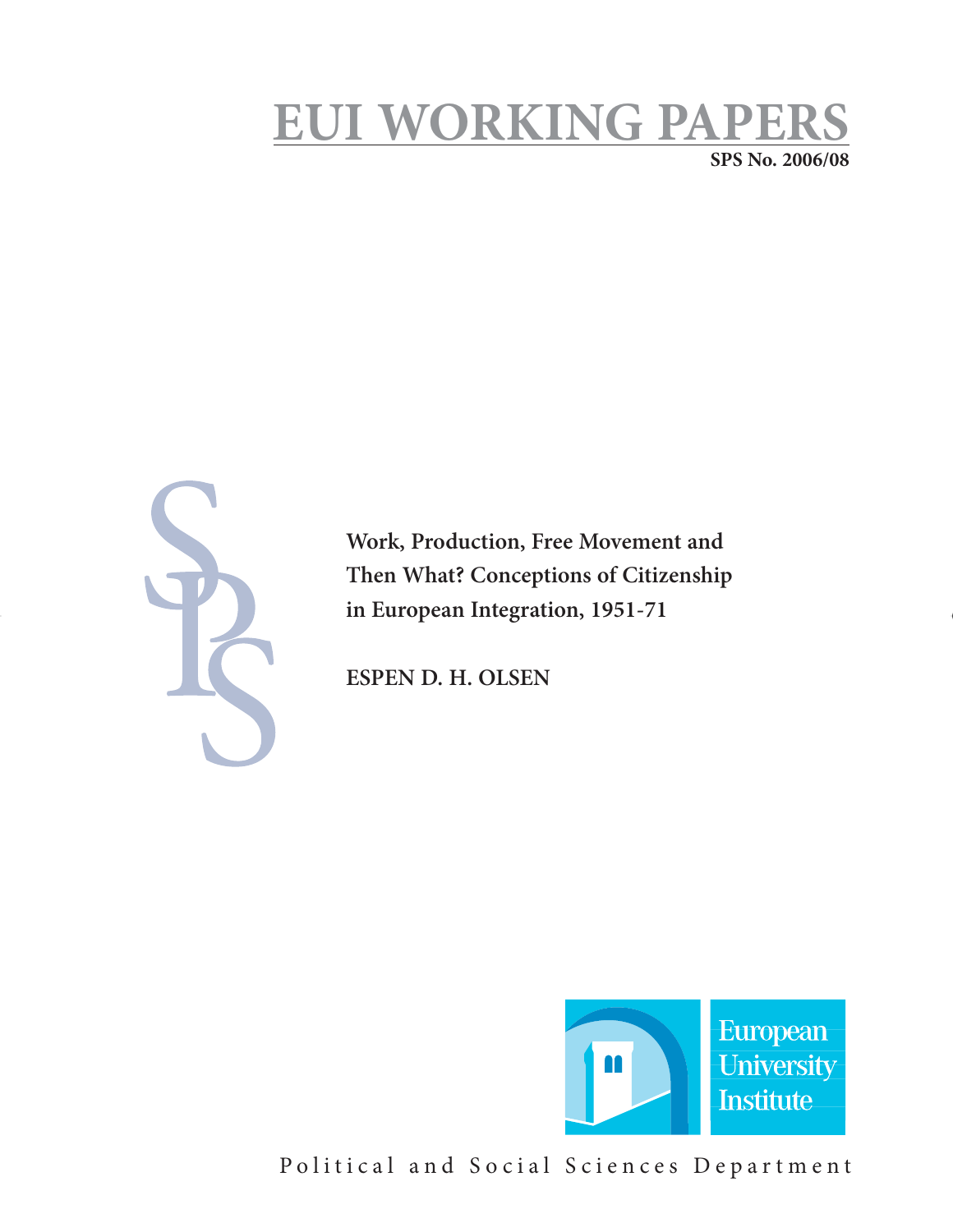### **EUROPEAN UNIVERSITY INSTITUTE DEPARTMENT OF POLITICAL AND SOCIAL SCIENCES**

*Work, Production, Free Movement and Then What? Conceptions of Citizenship in European Integration, 1951-71* 

**ESPEN D. H. OLSEN**

EUI Working Paper **SPS** No. 2006/08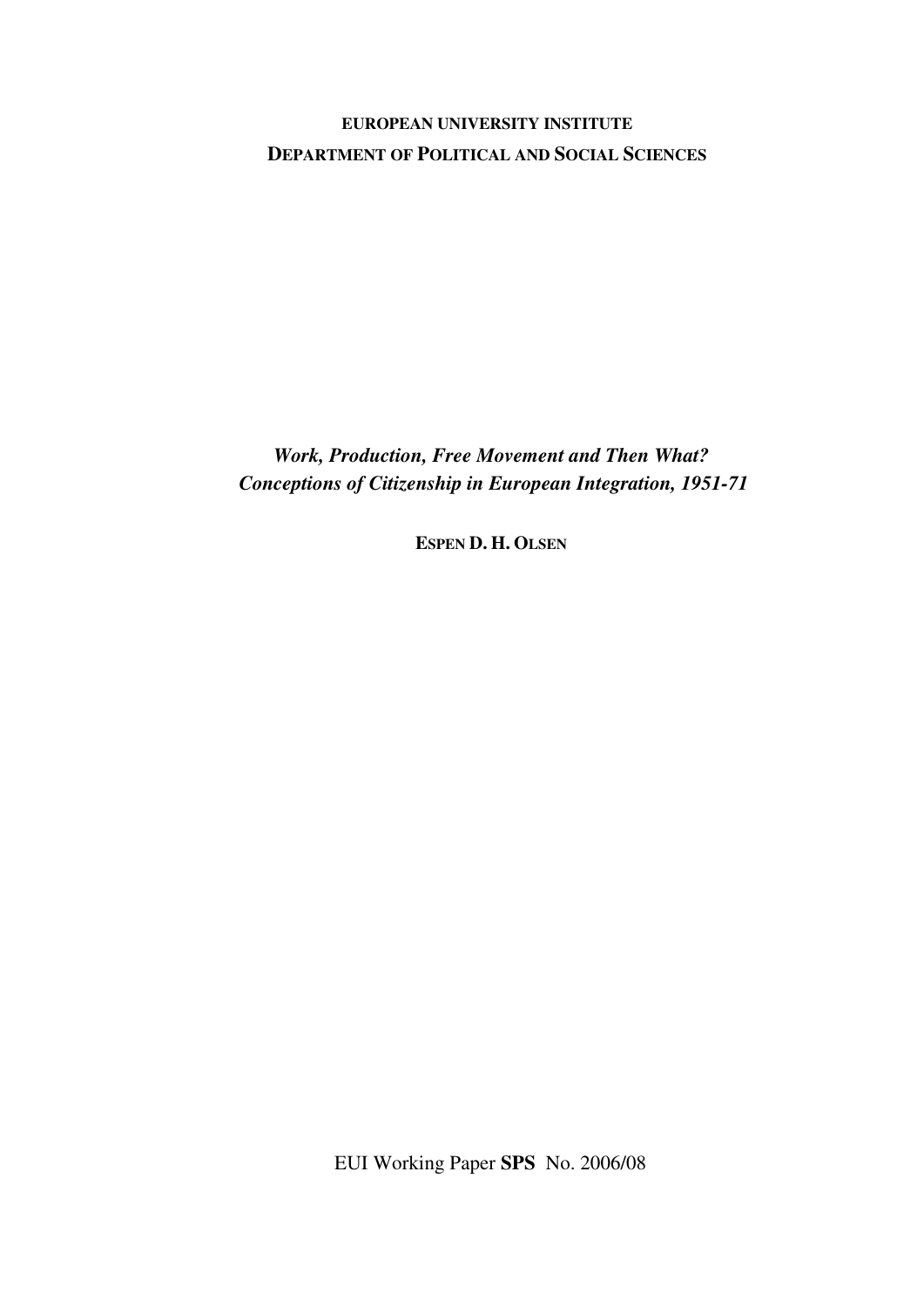This text may be downloaded for personal research purposes only. Any additional reproduction for such purposes, whether in hard copy or electronically, requires the consent of the author(s), editor(s). If cited or quoted, reference should be made to the full name of the author(s), editor(s), the title, the working paper or other series, the year, and the publisher.

The author(s)/editor(s) should inform the Political and Social Sciences Department of the EUI if the paper is to be published elsewhere, and should also assume responsibility for any consequent obligation(s).

ISSN 1725-6755

© 2006 Espen D. H. Olsen

Printed in Italy European University Institute Badia Fiesolana I – 50016 San Domenico di Fiesole (FI) Italy

http://www.eui.eu/ http://cadmus.eui.eu/dspace/index.jsp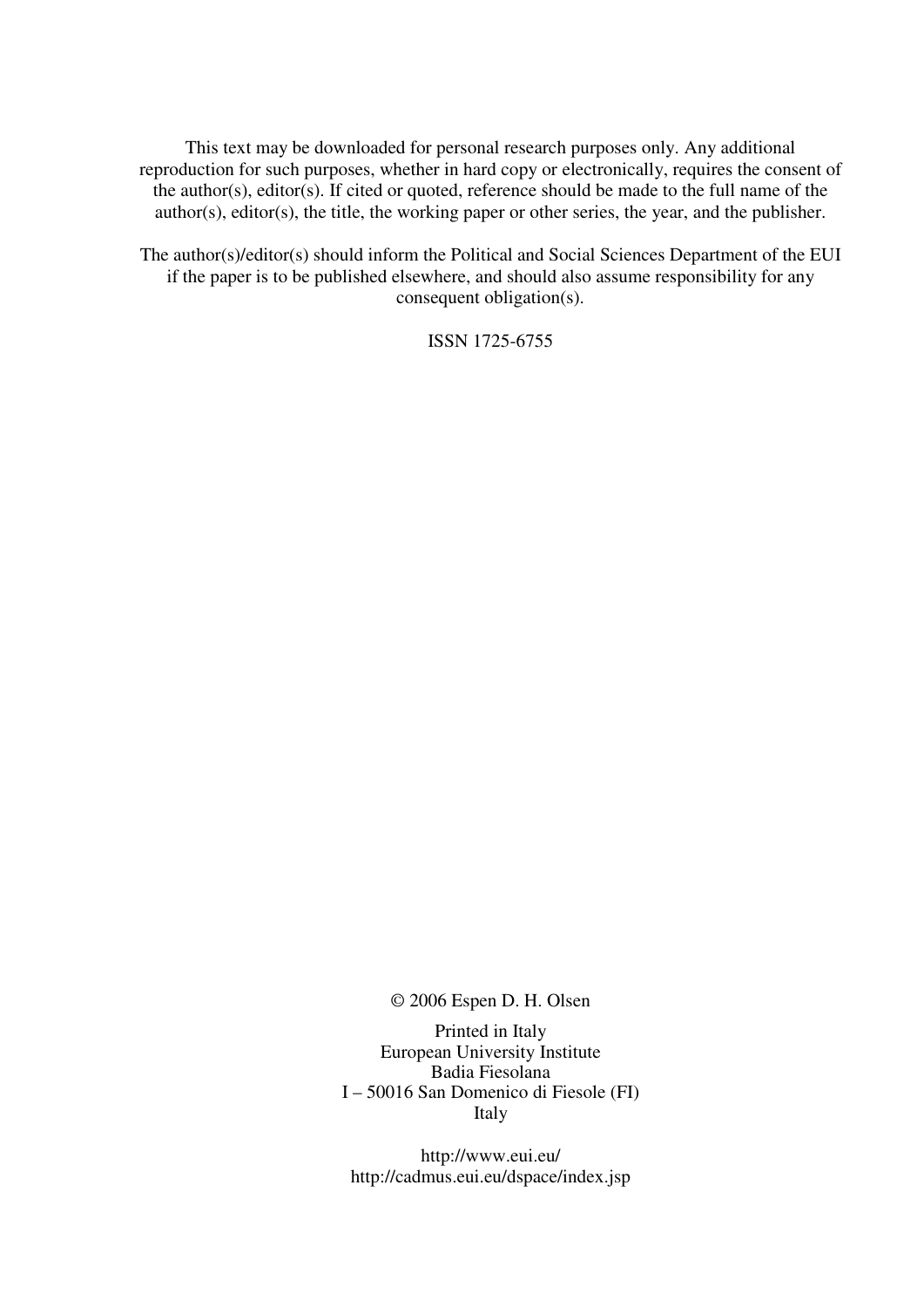#### **Abstract**

In this paper, the aim is to shed further light on issues of citizenship in the period between 1951 and 1971, often called the founding period of European integration. The contribution of the paper to the literature is two-fold. First, in *theoretical* terms it contributes by studying citizenship as *a status of individuals in relation to a political unit* differentiated analytically into four dimensions: Membership, identity, rights and participation. This amounts to a more dynamic approach than previous studies as it focuses on the interplay between dimensions rather than solely on rights or identity. Second, connecting these dimensions to the *empirical*, it contributes by highlighting those treaties, legislative measures and practices that are linked to the emergence, consolidation and/or change to the status of individuals within the system. The analysis finds that that we can fruitfully talk about a kind of citizenship in the first period of European integration. It must, however, not be overstated as anything resembling a *full-blown* citizenship status akin to national citizenship. European citizenship should rather be understood in its own right, as a citizenship gradually emerging from the founding treaties, judicial activism of the ECJ and free movement legislation.

#### **Keywords**

European integration, common market, citizenship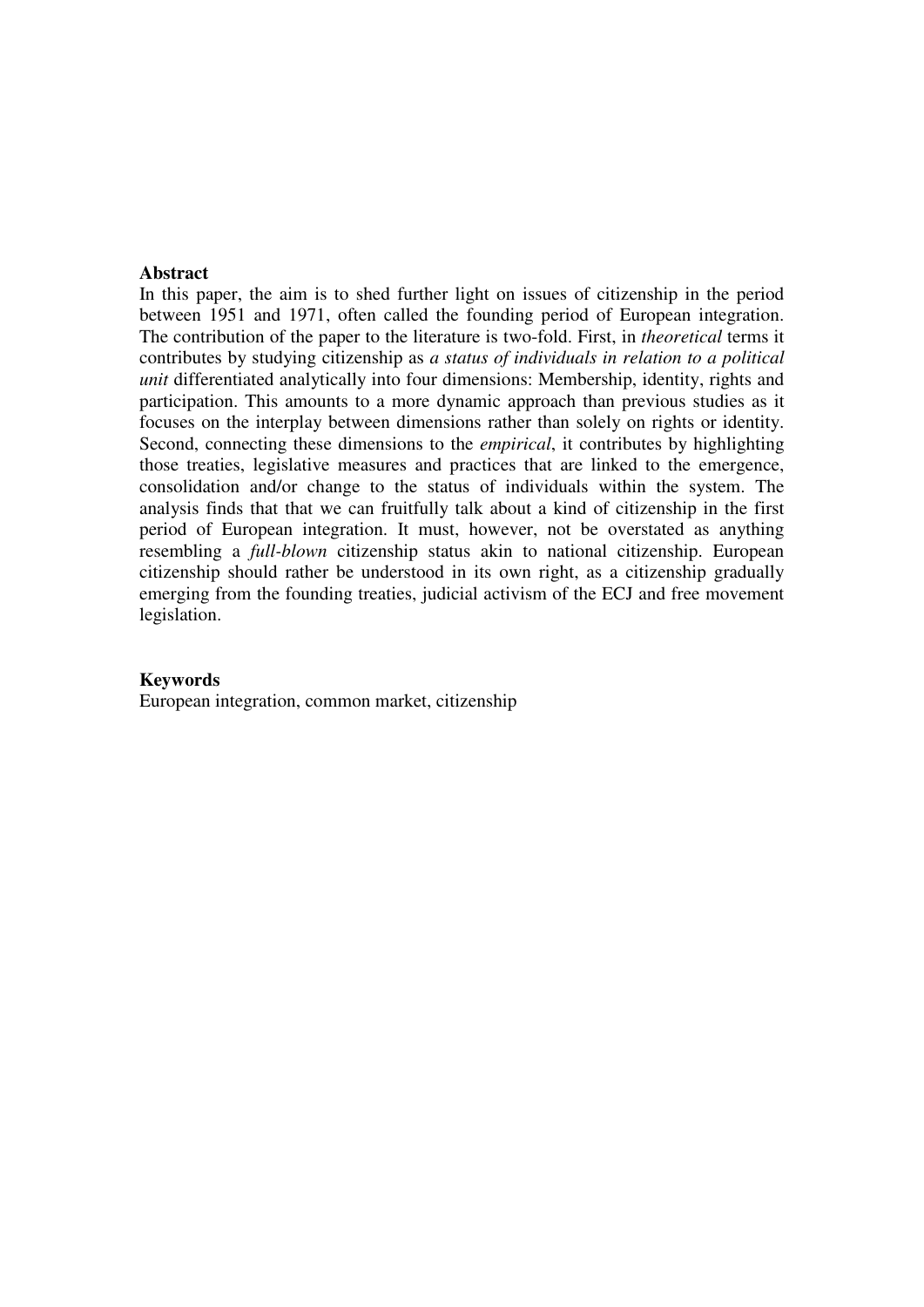#### **Acknowledgements**

For their critical and helpful comments the author would like to thank Donatella della Porta, Friedrich Kratochwil and two anonymous reviewers. Needless to say, all mistakes are still the sole responsibility of the author.

#### **Biographical note**

Espen D. H. Olsen is a PhD candidate at the Department of Political and Social Sciences, European University Institute. E-mail: espen.olsen@eui.eu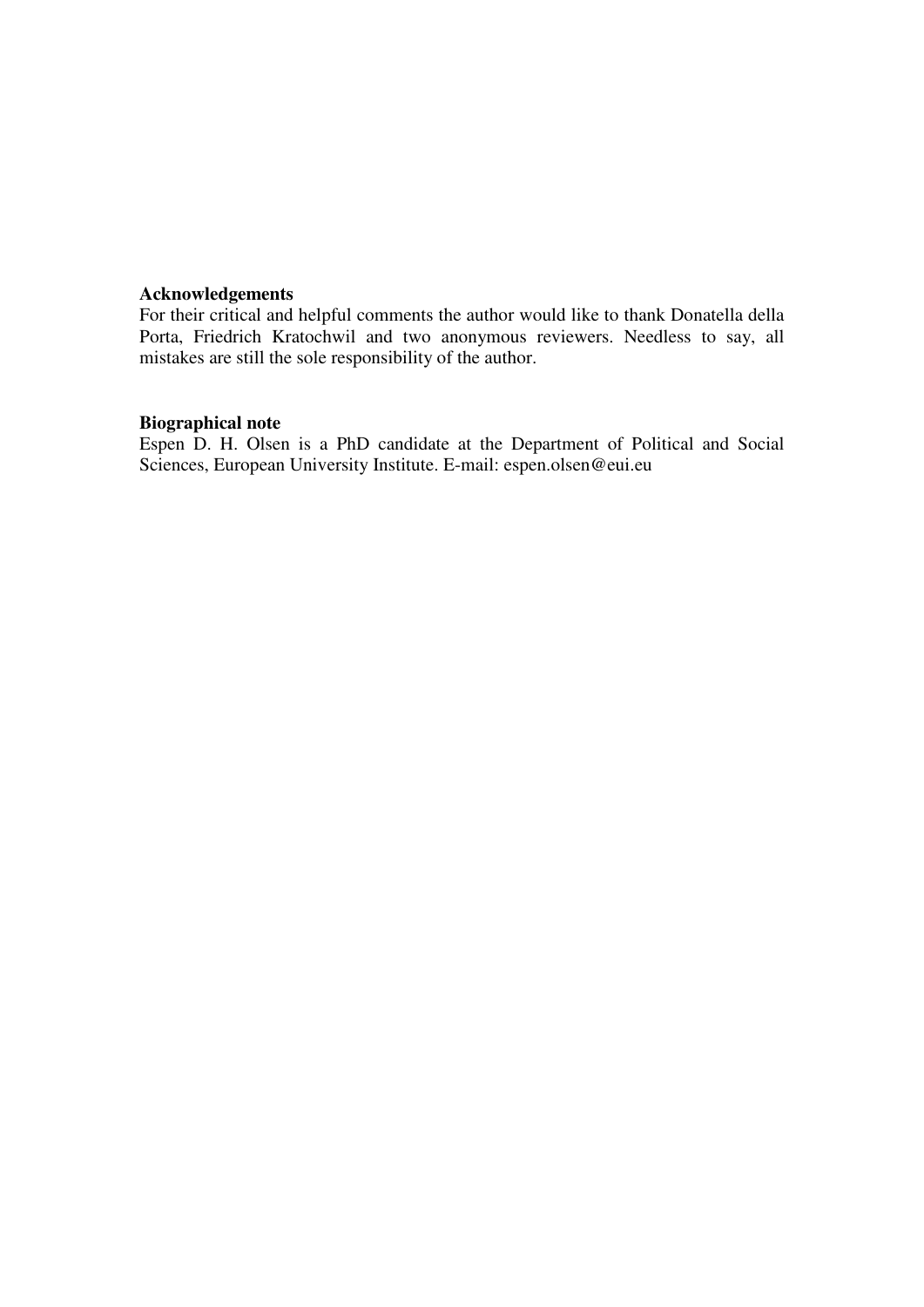# **Introduction**

As the "group of six"<sup>1</sup> established the European Coal and Steel Community (ECSC) in 1951, no-one could foresee a European Union (EU) of 25 Member States, with a European Parliament (EP), wide-reaching common policies and a common currency.<sup>2</sup> For sure, we can imagine that they would also not have foreseen all the talk about citizenship that has emerged after Union citizenship was institutionalised in the Maastricht Treaty (1992). After all, the prevailing understanding has been to link *one*  citizen and *one* nation-state with *one* prevailing national identity (see for instance Heater 1999; Schnapper 1998).

Indeed, in one of the first articles that dealt explicitly with the interface concerning citizenship and the European Economic Community (EEC), the French sociologist Raymond Aron (1974: 653) succinctly stated: "[T]here are no such animals as 'European citizens.' There are only French, German, or Italian citizens." In this reading, due to the lack of explicit rights of a *political* character, a "European" citizenship was neither descriptively visible, nor theoretically viable. In Aron's analysis, political rights are seen as unequivocally *national* in character – and separated from other types of rights in their significance for the *ethos* of citizenship (Aron 1974: 642ff., 651).

Contrary to this, it has been argued from a legal point of view that "an incipient form of European citizenship" developed already in the first treaties and through ensuing political practices (Plender 1976). This has been corroborated by studies that have focused on the institutional construction of "citizenship practice" from the 1970s onwards (Wiener 1998) or on identity issues raised by the relationship between the emerging European polity and individual citizens (Kostakopoulou 2001). The sceptical stance of Aron has also been opposed by Willem Maas (2005), who in a recent article on "the genesis of European rights" argues that the study of European citizenship should focus on understanding and explaining the development of rights from the outset of European integration in the ECSC and Rome Treaties.

In this paper, the aim is to shed further light on issues of citizenship in the period between 1951 and 1971, often called the founding period of European integration (see Jachtenfuchs et al 1998; Kostakopoulou 2001). The contribution of the paper to the literature is two-fold. First, in *theoretical* terms by studying citizenship as *a status of individuals in relation to a political unit* differentiated analytically into four dimensions: Membership, identity, rights and participation. This amounts to a more dynamic approach than those of Maas and Kostakopoulou as it focuses on the interplay between dimensions rather than solely on rights or identity. Second, connecting these dimensions to the *empirical*, it contributes by highlighting those treaties, legislative measures and practices that are linked to the emergence, consolidation and/or change to the status of individuals within the system. The

 $\overline{a}$ <sup>1</sup> A phrase often used about the six founding members of the institutions of European integration: Belgium, the Netherlands, Luxembourg, Italy, France and Germany.

<sup>&</sup>lt;sup>2</sup> Notwithstanding the clearly *federal* aspirations of many pro-integrationists in the immediate Post-War period, including calls from the *Movimento Federalista Europeo* for the creation of a European 'continental' citizenship co-existent with national citizenship (Maas 2005; for broader historical accounts, see Dinan 2004; Gillingham 2003; Griffiths 2000; for personal accounts, see Nelsen and Stubb 2003).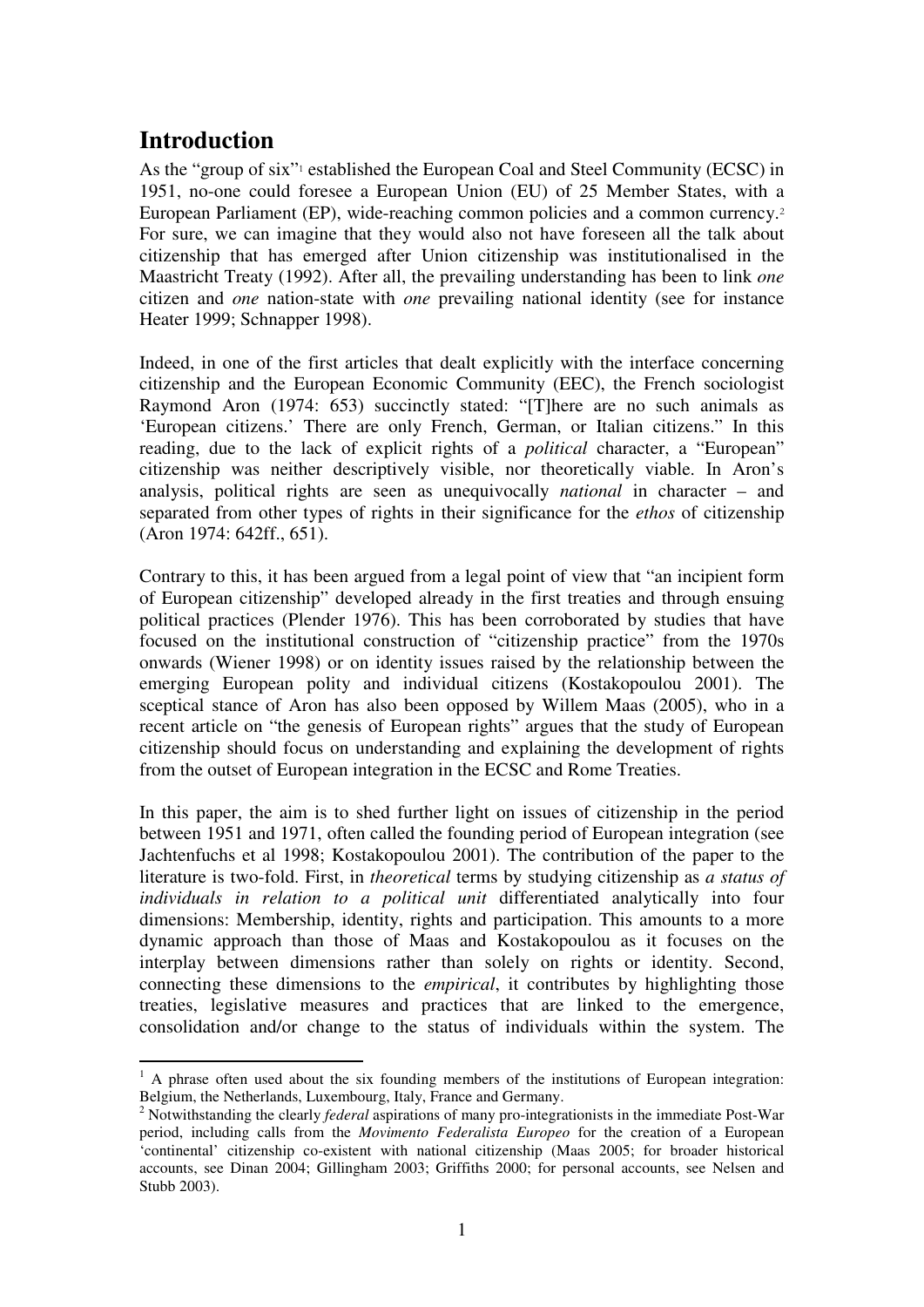following instances stand out in terms of raising issues pertaining to the relation between the European polity and individuals: the ECSC and Rome Treaties, ECJ jurisprudence in the 1960s and free movement legislation in the 1960s/1970s. By focusing on such instances it will become apparent how an issue like citizenship is not conjured up *ex nihilo*, but is rather a phenomenon which emerges, evolves and changes in conjunction with concrete practices of a political system. Based on such considerations, tracing the historicity of citizenship will also provide some preliminary clues for studying the developments after the insertion of Union citizenship in the Maastricht Treaty.

The paper will proceed as follows. First, the theoretical framework for exploring and understanding conceptions of citizenship will be presented. As citizenship is a very much contested and normatively laden concept, attention will be directed to how focusing on four analytical dimensions cover different aspects and questions raised by the concept. In defining each dimension, attention will also be directed to how they can work in operational terms providing empirical indicators for the study of (European) citizenship. Second, in the empirical part of the paper, four different instances within the initial period of European integration will be scrutinised to the extent of how they have affected – in conceptual terms – the status of individuals within the system. In doing so, the focus will be on illuminating how dimensions of citizenship were explicitly or implicitly invoked in each instance and how these were translated into time-specific conceptions of citizenship. Further, with regard to the empirical analysis, the trajectory of citizenship conceptions in the period will be discussed, with specific attention to similarities and differences between the instances. Third, in providing concluding remarks, the findings of the analysis will be linked to broader theoretical projections and questions concerning the state of European citizenship.

## **Theorising Citizenship: Defining Dimensions**

On the most general level I will define citizenship as *a status of individuals tied to a political unit*. With this in mind, the concept of citizenship involves issues both of individuality and collectivity (Heater 1999). Citizenship would hold no meaning if it was devoid of a collective component – it is always granted by *some* political unit (see Walzer 1983). In fact, it is exactly at the interface relating the individual with a political unit that conceptions of citizenship arise. As there is an extra-individual unit that decides on citizenship, we must investigate the practices through which the unit or political system has affected the status of individuals.

Stating that citizenship is a status of individuals does, however, not provide much in empirical terms. How is it constituted, that is, what are its constituent parts? As Bellamy (2004: 3) has emphasised, "[t]o be recognisable as accounts of citizenship, conceptions must share certain common… conceptual features." I will argue that by breaking citizenship down into membership, identity, rights and participation specific aspects of its practical reconciliations are more readily observable. The dimensions should thus be understood theoretically as *complementary* facets of citizenship. Each of them has an *analytically* independent status but they are also (potentially) inter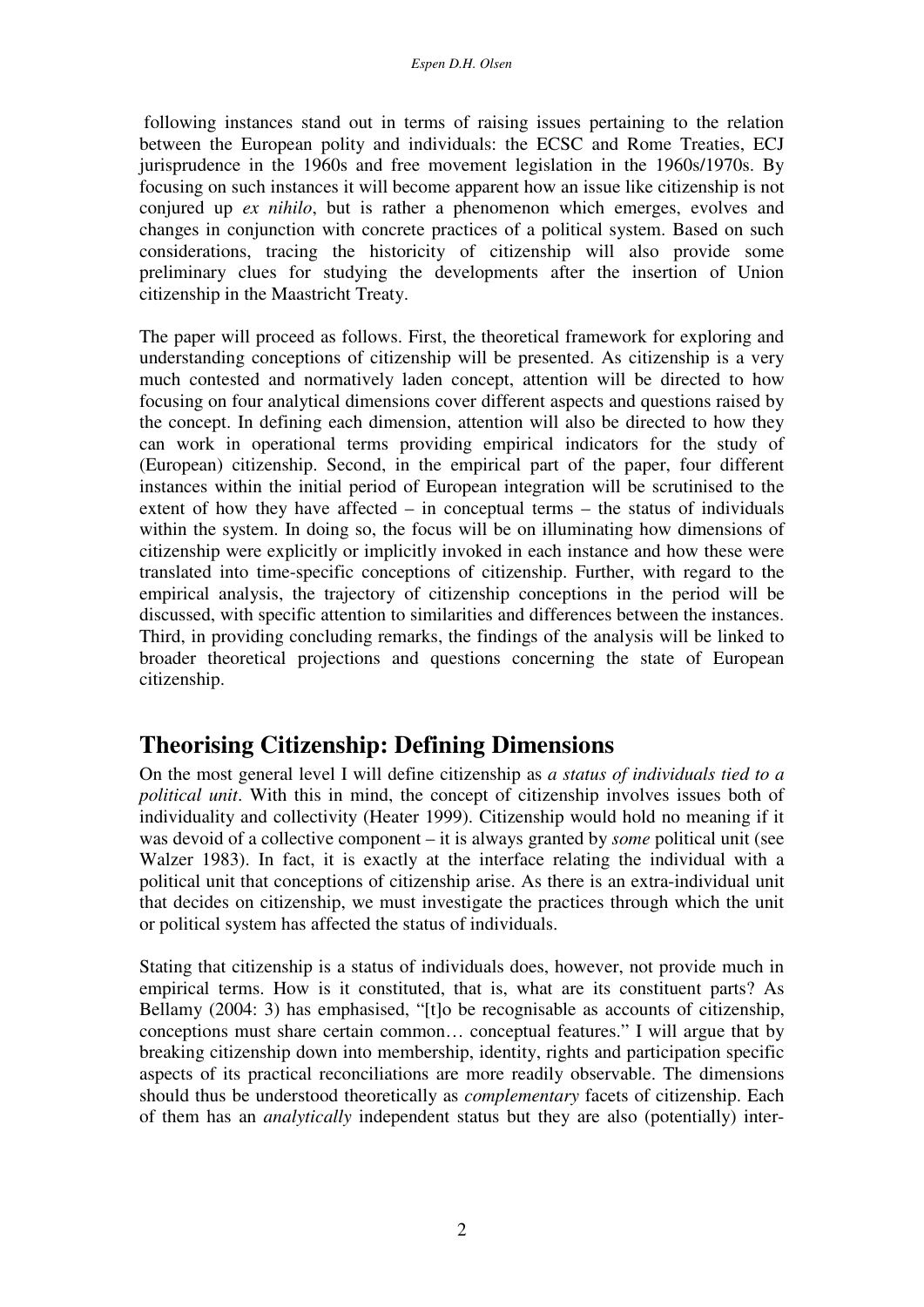related or overlapping at any given moment in a specific conception of citizenship.<sup>3</sup> How and to what extent they are *empirically* related can then only be ascertained by analysing actual citizenship practices. The theoretical point here is more specifically that the traits of one dimension often will have a bearing on other dimensions in actual practices. By way of a cursory example, the manner in which, say, membership is defined and discursively practiced links up with the notion of identity in the community "established" by defining members in a certain way. That said, however, one cannot rule out that the discourse on identity also has a bearing on how membership is defined. Analysing citizenship practices from the vantage point of dimensions thus provides the opportunity to flesh out such linkages in polity-specific conceptions of citizenship.

Turning to defining the dimensions, I will argue that the question of *membership* connects to the notion of *inclusion* and *exclusion* in a political unit (see Brubaker 1992: 21ff.). It does on some level involve the question of who belongs and who does not belong. Through membership, the concept and institution of citizenship "ties" a human being to *some* collective organization presupposing some "self"-understanding of the choosing community, it is not only a reflection on the strangers to, but also the members of the community (Walzer 1983: 32ff.; see also Isin 2002: 22). Thus, in operational terms, membership can be ascertained by identifying *who* are seen as members and on *what* basis they are included. The notion of membership inherent in practical conceptions of citizenship is, then, visible in terms of *the criteria* by which members and non-members are differentiated.

*Identity* signifies that the boundaries between political units established in terms of memberships – "we" are Norwegian, "they" are Swedish or Finnish, or in the EU: "we" are European, "they" are American? – raise the further question of what *constitutes* a given community and its more specific "differentials" from other communities. The question of identity relates to the questions of "who we are" and "what distinguishes us from others" (Taylor 1985: 34). In this sense, identity goes to the core of what *kind* of community citizens are members of. Accordingly, citizenship links up, not only with the question of "who are members?", but also with asking "who *is* what?" (see Brubaker 1992: 182). In operational terms, therefore, identity can be discovered by investigating *notions* of what draws the community of citizens together, the way in which membership is framed in terms of belonging and which attributes that are used to distinguish between "insiders" and "outsiders."

As a dimension of citizenship, *rights* can be defined as the entitlements that derive from this status (Bauböck 1994: 233). In simple terms: Citizens have an array of rights that non-citizens do not enjoy. Investigating the location of rights within a specific discourse can thus provide further clues as to the conception of citizenship within a political unit. When assessing conceptions of citizenship, we must investigate the extension of rights, that is, *who* are given *which* rights – and how *exclusive* are they? Are there clear boundaries between the rights of citizens and non-citizens? And, if so, where is the line drawn?

<sup>&</sup>lt;sup>3</sup> This does obviously not rule out that one or more dimensions are omitted from conceptions of citizenship. Thus, the four dimensions highlight the *potential* of citizenship practices rather than stipulating an *a priori* understanding of citizenship as always consisting of *certain* attributes linked in a *fixed* way. Focusing on dimensions rather opens up the scope for interpretation of different practices of citizenship across time and political space.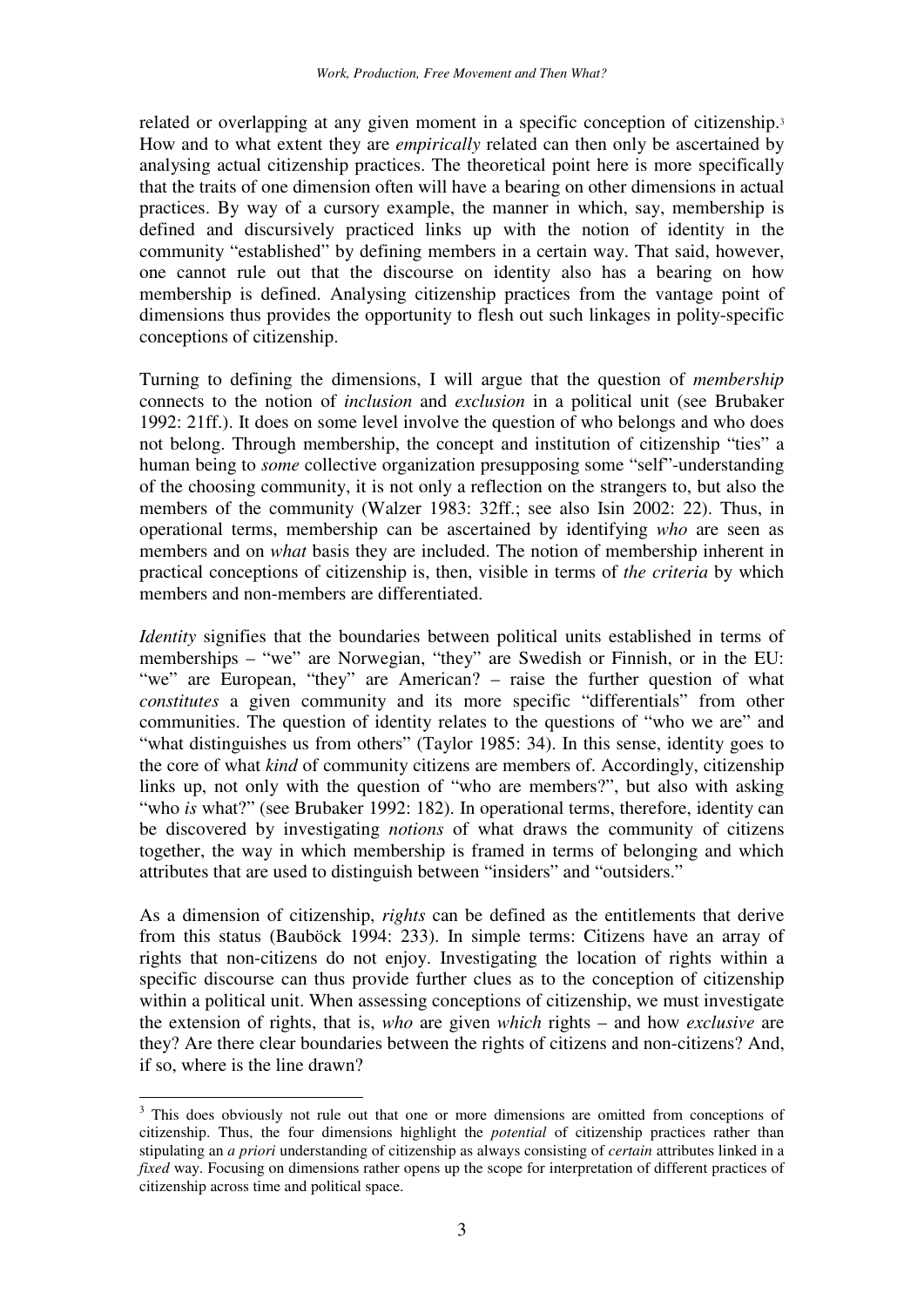In addition to these three dimensions, citizenship entails (if not the outright duty, so the potential of) citizenly *participation*. Citizenship does not only have a bearing on how the community relates to the citizen, but also on how the citizen relates to the community to which she is a member (Carens 2000: 166ff.). In operational terms, participation is therefore visible in two ways. First, through what I will call the *facilitation* of voluntary participation. Such facilitation connects to the types of participatory rights that are linked to citizenship and how the community promotes participation. Second, it is visible in the *specification* of duties that derive from the status of citizenship. Thus, the notion of participation addresses the acting out (or not) of citizenship rights and duties within the community.

| <b>T</b> able 1. Dimensions of chile, ching and chip if icul mateurors |                                                                                                                                                                           |  |  |
|------------------------------------------------------------------------|---------------------------------------------------------------------------------------------------------------------------------------------------------------------------|--|--|
| Dimensions of citizenship                                              | <i>Empirical indicators</i>                                                                                                                                               |  |  |
| Membership                                                             | Criteria for who are seen as members (and hence<br>non-members) and on <i>what basis</i>                                                                                  |  |  |
| Identity                                                               | What <i>kind</i> of community citizenship is linked to<br><i>Notions</i> of what draws the community of citizens<br>together                                              |  |  |
| Rights                                                                 | <i>Extension</i> of rights – exclusivity in terms of who are<br>held to have <i>which</i> rights<br><i>Degree</i> of boundary between rights of citizens/non-<br>citizens |  |  |
| Participation                                                          | <i>Facilitation</i> of voluntary participation<br><i>Specification</i> of duties linked to the status of<br>citizenship                                                   |  |  |

*Table 1. Dimensions of citizenship and empirical indicators* 

The remarks on dimensions of citizenship and empirical indicators (summarised in the table) thus provide fruitful ground for investigating, not only the kinds of conceptions of citizenship that emerged in the historical period as a whole, but also for comparing different instances and events with a view to illuminate the *trajectory* of European citizenship politics in its first, practical approximations between 1951 and 1971. It is to this that I now turn.

## **European Integration and Conceptions of Citizenship**

### *ECSC Treaty: Sectoral Integration, Embryonic Citizenship*

The Treaty on the European Steel and Coal Community (ECSC) signed in Paris (1951) marks the *institutional* advent of European integration. Through this treaty, the BeNeLux, France, Germany and Italy sought to create a single market in coal and steel (Dinan 2004: 52). At the outset, this integrative effort was thus highly sectoral and limited, both in political and territorial terms. One could thus argue that issues pertaining to individuals and citizenship were not rendered important for European integration in its first political and institutional approximation. This is, however, not necessarily the case if one studies the text of the ECSC Treaty more carefully. Indeed, Maas (2005: 985, 997) has shown that arguments over European rights have been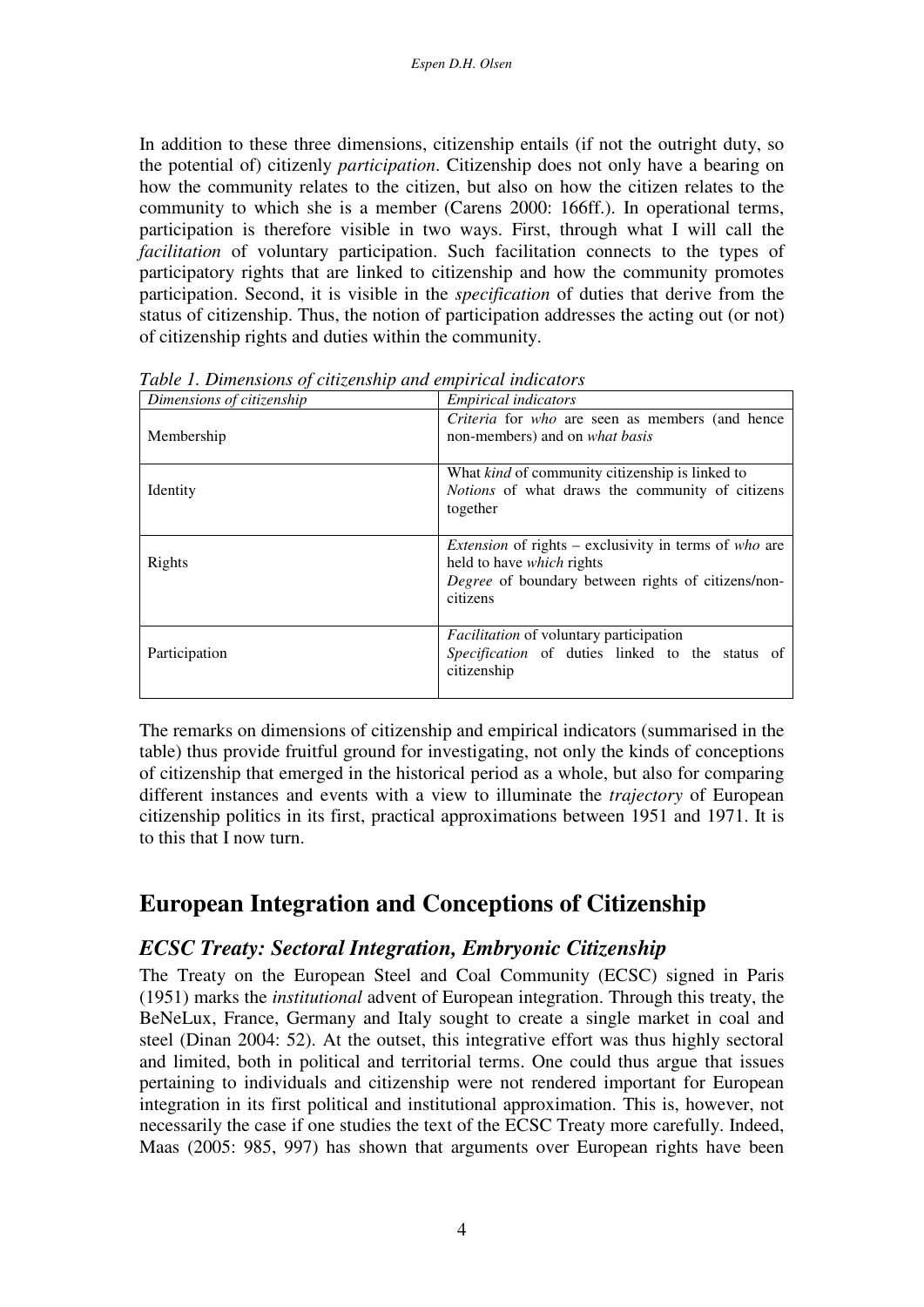present since the beginning of European integration, even pre-dating the negotiations on the ECSC Treaty.

Integrating six countries within the limited fields of coal and steel production, the ECSC Treaty was still rather comprehensive in laying out the historical and political foundations for such a community. It stated aims of the ECSC such as "maintenance of peaceful relations", "the establishment of common bases for economic development", and to raise "the standard of living and… furthering the works of peace." Finally, it stated that the abolishment of historic rivalries were to be countered "by creating an economic community, the foundation of a broad and independent community among peoples, … and giving direction to their future common destiny." Obviously, one must be careful of overstated interpretation regarding "lofty" considerations in a preamble. Still, it is interesting that the very limited fields of coal and steel gave rise to such towering assertions of the "rationale" behind integration. In fact, as Dinan (2004: 46) points out, choosing "the word *community*, rather than simply *association* or *organization*, connoted common interests that transcended economic goals." In terms of shedding light on the concept of citizenship within the treaty, one interesting question is thus whether the assertions of peace and community in the broader sense were also raised with regard to the status of individuals within the ECSC.

Clearly, there was no direct designation of individual membership in the ECSC Treaty. In fact, there was furthermore no *direct* reference even to *rights* of individuals that could emanate from the treaty. Still, a notion of individuals and their rights did figure in it. To the extent that individuals were rendered a status within the framework of the treaty, it was primarily in the capacity of consumers, workers or producers.<sup>4</sup> It seems obvious that within the prevailing understandings of citizenship at the time these roles would not be seen as part of citizenship. To be sure, the aforementioned scepticism of Raymond Aron (1974) concerning even the conceptual *possibility* of *European* citizenship as something similar to the national counterpart would possibly have rung even more true in 1951. Against this backdrop, Neunreither (1995: 5) could be right in claiming that the ECSC represented "European integration without the citizens." Still, I will argue that some issues linked to dimensions of citizenship can be read out of the ECSC Treaty.

The thrust of provisions on individuals in the treaty is found in Article 69. This refers to the renouncement of employment restrictions based on *nationality* for workers in the coal and steel industries. Hence, the lofty assertions of promoting peace did not foster any *direct* measures to integrate Member State citizens further. There was no notion of a European identity common to citizens of diverse nation-states – of what drew individuals together in communal terms. The treaty explicitly dealt with the status of individuals in their limited capacity as potential workers in a clearly defined sector of production and market transactions. The basis for individual membership under the ECSC was thus pretty straightforward – it was linked to a given prospective activity on the part of individuals, sectorally defined and circumscribed. The rights attached to this status as a limited "coal and steel worker-citizen" were further meant to facilitate what the treaty referred to as "movement of labour." In theoretical terms, the possibility to move freely across national boundaries constituting the reach of state

<sup>4</sup> ECSC Treaty, Articles 3c, 3e, 4b, 46, 56, 69.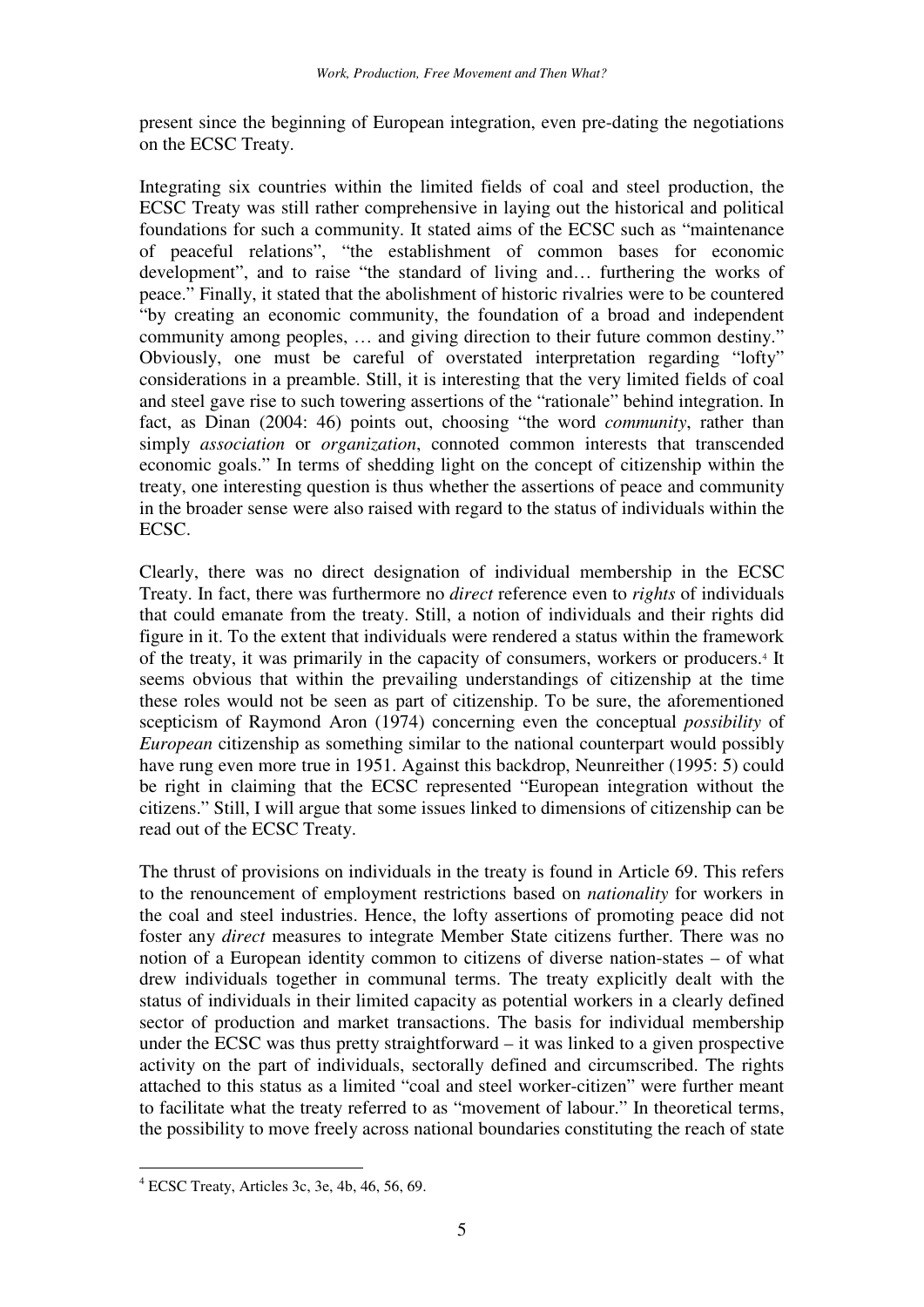jurisdiction and citizenship rights, can be interpreted as the "abolition of the disabilities of alienage" (Preuss 1998a: 145). Being an alien – a non-citizen – is then no longer such a precarious status given that rights of free movement to some extent "trump" the state's exclusive right to deny the access of foreigners to its territory. But, given the clearly limited character of movement provisions under the ECSC, this cannot be interpreted as the backbone of a genuine *European* citizenship status crosscutting national citizenship institutions and territorial jurisdictions. The free movement provision inherent in Article 69 of the ECSC Treaty was even stated under the heading "movement of labour",<sup>5</sup> rather than, say, "free movement of persons" which would have signified a broader curbing of the traditional exclusiveness of states in terms of territorial control. What this cursory analysis of the first treaty of European integration has highlighted is thus that concerning the status of individuals, certain narrow issues of citizenship were raised, if not explicitly, so implicitly under the guise of the ECSC. As there was no direct designation of individual membership under the treaty, the focal point regarding the status of individuals was almost exclusively linked to the participation of workers through rights of free movement. At best, this can therefore be interpreted as a *partial, sectorally defined embryonic citizenship* – and nothing by way of a more comprehensive conception taking into account different dimensions of citizenship.

#### *The Treaty of Rome: Economic Integration, Market Citizenship*

As the ECSC Treaty, notwithstanding its highly sectoral and technocratic mode of integration, invoked an embryonic conception of European citizenship based on abolishing restrictions based on nationality regarding the movement of workers across state boundaries, no less can be expected from the establishment of the European Economic Community (EEC) through the Treaty of Rome. The designation of the new community as "economic" rather than confined to two narrow sectors clearly signified the broadened scope of institutionalised European integration. In fact, on the back of the failure regarding the European Political Community in 1954 (see Griffiths 2000), one of the priorities of that process were retained: The establishment of a common market in Europe (Dinan 2004: 64). This more complete vision of economic integration renders the question of whether the broader scope of integration had further ramifications for the status of individuals within the system. Did the embryonic citizenship of the ECSC make way for a more complete conception of citizenship through the EEC?

The more comprehensive scope of integration inherent in the Treaty of Rome is evident in its preamble. The "loftiness" of the preceding treaty was retained, however with a somewhat different slant to it. It re-iterated the aims of fostering peace through "eliminating the barriers which divide Europe", by "constantly improving the living and working conditions of their [the Member States'] peoples", and finally "to strengthen the safeguards of peace and liberty." What is further striking about the preamble in terms of issues regarding citizenship is the emphasis on integration, not only between Member State citizens as such, but the determination to establish "an ever closer union among the European *peoples*" (my emphasis). This did not bring the single citizen to the forefront of the aims of European integration. Still, the focus on peoples rather than merely states did signal the link between the institutions of the

 5 ECSC Treaty, in the title of Chapter VIII: "Wages and Movement of Labor."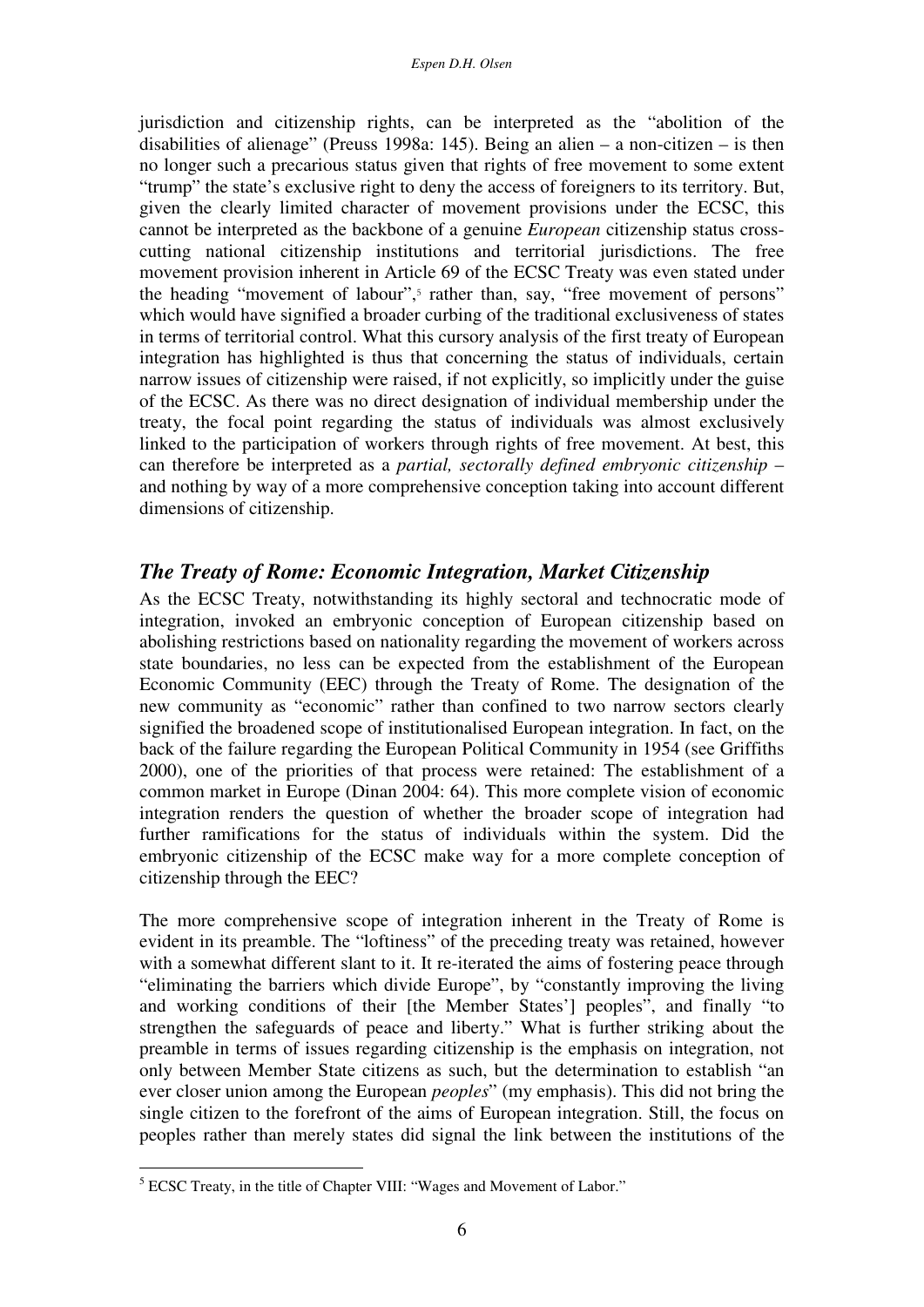integrative process and individuals was not only mediated by the Member State level. European integration seems to have signified something more than a simple international treaty or regime, it was perceived to have ramifications for the collectives of individuals underpinning the Member States in terms of community and legitimacy.

It is thus not surprising, notwithstanding the lack of focusing on integration among citizens as such, that issues pertaining to the status of individuals were scattered throughout the Treaty of Rome. Again, the prevailing image is one of focusing on the status of individuals as workers and producers.<sup>6</sup> Still, there was some development compared to the ECSC. The treaty explicitly stated in Article 7 that "any discrimination on the grounds of nationality shall hereby be prohibited", without specifying the precise circumstances to which this principle would apply.<sup>7</sup> The principle of non-discrimination thus seems to have been broader – at least in terms of the exact wording of the provision – than a narrow focus on proscribing such measures for specific groups, such as workers. The designation of membership, the criteria for who were seen as members and on what basis were thus not straightforward. On the one hand, it is clear that the treaty establishes the individual as meaningful within the framework of European integration in his/her capacity as a worker, albeit on a general level. The link was mediated through *participation* in the market and the potential crossing of political borders in order to work within the common market. On the other hand, the broad wording of the general article on nondiscrimination points to a tension between a conception of the "worker-citizen" and an individual citizen to be protected from discrimination on the basis of her nationality *per se*. There thus seems to have been a tension inherent in the treaty between the practical and functional focus on market integration and the broader "vision" of overcoming the national divisions of the two wars.

The thrust of individual rights provisions were linked to the principle of free movement.<sup>8</sup> This was clearly related to the notion of workers as the primary individual actors in European integration. Still, it was not a universal principle. Free movement could be curtailed by arguing for reasons of public order and public safety. The emphasis on exceptions to the principles of free movement and free right of establishment based on such reasons underlines that there were no explicit stateaspirations inherent in the treaty foundation of the EEC. In theorising types of boundaries involved in "polity-making" in modern Europe, Bartolini (2006: 7ff., 28) has underlined that the limits surrounding market transactions can be seen as *fringes*, that is rather malleable boundaries subject to ongoing developments of market relations and practices, while politico-adminstrative units are delineated by more settled *borders*. Thus, the principle regarding free movement of persons facilitating a common European market by "abolishing" the fringe boundaries between national

<sup>6</sup> Treaty of Rome, Articles 3, 48, 49, 51, 52, 53, 54, 57, 92, 117, 119, 123, 220.

<sup>&</sup>lt;sup>7</sup> Article 7 further stipulates that the principle of non-discrimination must fall "[w]ithin the field of application of this Treaty and without prejudice to the special provisions mentioned therein." A narrow interpretation of this could be that as the treaty was geared towards economic integration and facilitating a common market, the principle would only apply to individuals as they engaged within spheres falling under these specific aspects of European integration. It can, however, also be interpreted as a more fundamental individual right under European law stipulating a beginning shift from nationality to individuality in ascertaining the worth of citizens and their relationships to collective units, be it firms or states (see Menéndéz 2002).

<sup>8</sup> Treaty of Rome, Article 48.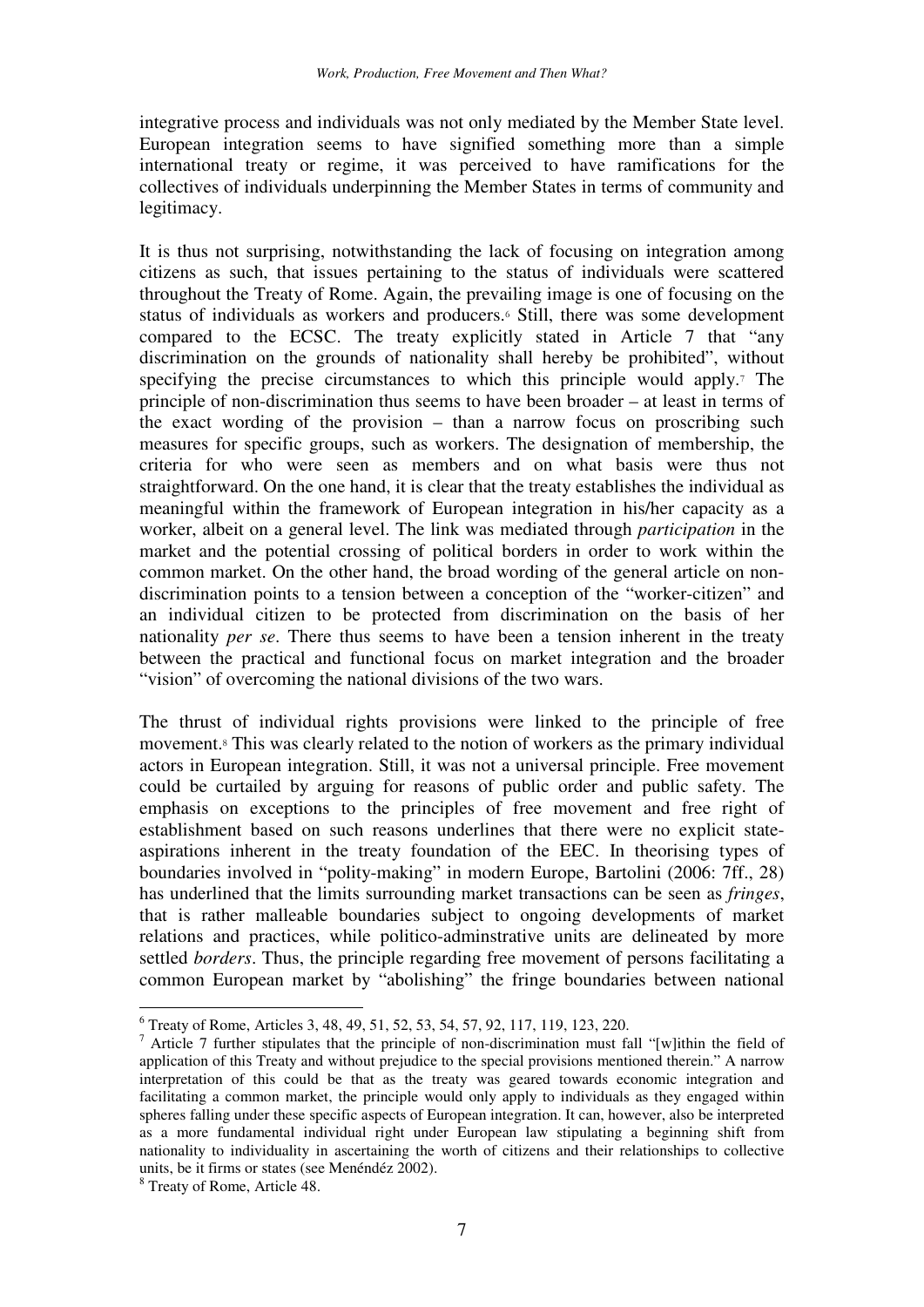markets could cut across the borders of politico-administrative units previously holding exclusive jurisdiction over national territory. In light of the pervasiveness – in theoretical and practical terms – regarding the unitary character of modern nationstates encompassing citizenship, identity, political institutions and territory (see Bauböck 2003: 8), principles "over-riding" these inter-locking boundaries were clearly powerful. Still, ultimate decisions about citizenship remained national, perhaps due to the persistence of statehood in the final instance. As pointed out by Bauböck (2003: 8), the "[t]erritorial integrity of states is a deeply entrenched norm in the international state system." Further, the potential challenge to the link between individual and political units from free movement was clearly thwarted by the concentration on economic integration and market-making in the EEC. The range of rights linked to free movement did not entail a deep "intrusion" into the political borders of Member States. There was for instance no concept of political rights in the treaty. In addition, emphasising that exceptions could be made by reference to reasons of public order and public safety clearly show that there was no vocabulary ready at the time of the Treaty of Rome to challenge the ultimate boundaries of states and thus of national citizenship institutions.

To conclude, then, the answer to "who are the Europeans?" in the vocabulary of the Treaty of Rome was obviously not *the democratic citizen* participating in a political community, rather *individuals-as-workers* in a market. As Preuss (1998b: 11) points out, "[t]he *political term* citizen was thoroughly alien to the wording of the original Treaty" (my emphasis). There was no clear notion of a broader identity transcending the links generated by integrating markets, common institutions and the legal framework on the European level. Still, the tension regarding non-discrimination possibly points to at least a broadening of the potential effect of European integration on the status of individuals within the system. Still, by and large the Treaty of Rome amounted to a very *partial* conception of citizenship with a heavy emphasis on participation in the common *market* by the *potential* crossing of previously pervasive boundaries of national markets and nation-states.

#### *ECJ Judicial Activism: Partial Citizenship-As-Rights*

Within the literature on European integration, the judicial activism of the ECJ is often put forward as one of the main factors in the development of the EU as more than an international organisation – as an integrative project with state-like features, but still not a state in its own right (for historical appraisals, see Dinan 2004; Gillingham 2003; for legal-political appraisals, see Conant 2002; MacCormick 1999; Weiler 1999). Part of the interest regarding the ECJ in the literature stems from its so-called seminal decisions in the 1960s establishing the basic principles of supremacy, direct effect and protection of fundamental rights within the EU order (Weiler 1999: 19ff.). These decisions – and especially those on supremacy and direct effect – were not at the outset geared towards the status of individuals within the system. Still, it can be argued that the practices – of European law and policies – emanating from them signified the establishment of a direct link between the EU as a political unit with certain powers and individual citizens "formerly" linked *only* to their nation-states through citizenship (Preuss 1998a; Weiler 1999).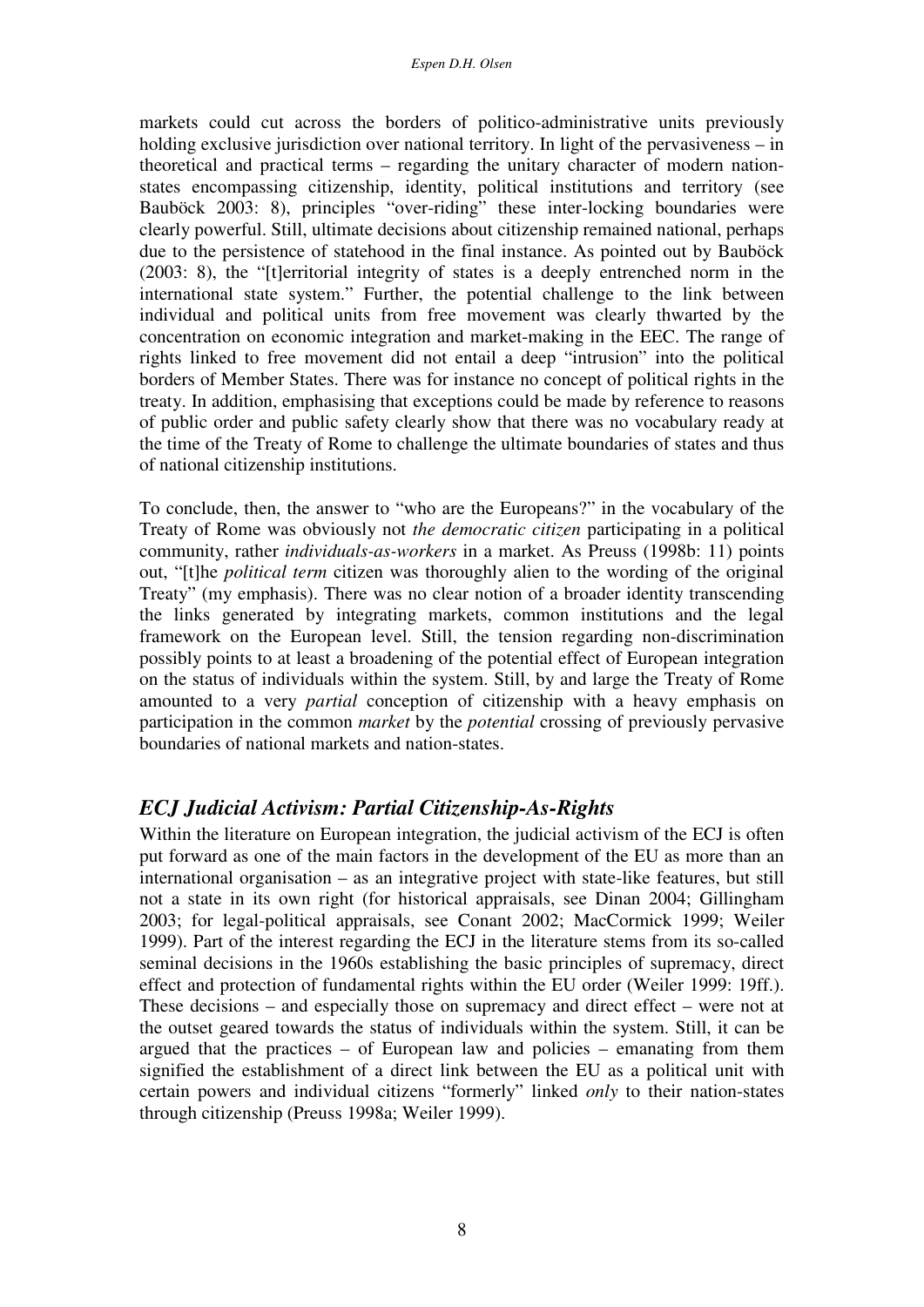Taking the cue from the two seminal cases of *Van Gend en Loos<sup>9</sup>* and *Costa<sup>10</sup>*, what is most clearly striking about ECJ judicial activism in the 1960s is the vigorous assertion of the EU as a legal system in its own right (MacCormick 1999: 113). In terms of investigating its impact on the status of individuals, the sceptic could argue that this does not tell us much, as ECJ jurisprudence in that period was primarily linked to judgements on the specificities of a common market rather than the rights of individuals. But, Costa (2003: 740) points out that "[f]rom a legal point of view, European integration concerned the citizens at a very early stage." From the vantage point of investigating European citizenship, then, the question is how this legal preoccupation with issues concerning rights in the system "translated" into noteworthy contributions to citizenship *politics* in the Community.

In *Van Gend en Loos*, the Court ruled that "Community law creates rights for citizens which national courts must recognise and enforce," and further emphasised that it has "direct effects in the relationship between Member States and their subjects." In *Costa*, the emphasis was on establishing "precedence of Community law" or supremacy as it is referred to in the literature. This was done by affirming that any European legal norm overrides national legislation in conflict with it (see further Weiler 1999: 20ff.). In one sense, the judgments on direct effect and supremacy can be read as partial answers to "who the Europeans are", that is, the question of what binds individuals together within the community of a political unit. It is through European *rights* that individuals are bound together and to the Community in the view of the ECJ. These rights further have direct effect within Member States, that is, they cannot be mediated through national jurisprudence, but must rather be incorporated as such. Through this sweeping judgment, European law thus circumscribed the exclusive discretion of nation-states in relation to their citizens' rights and obligations.

In terms of the subjects that the Court ruled would give rise to individual rights, they centred on aspects of the common market such as aid to companies or industrial sectors, monopolies, and the right of (commercial) establishment. This does obviously not amount to a very "thick" notion of individual identity or citizenship within the Community. It is rather the assertion of principles regarding non-discrimination and the direct effect of Community law for Member States and thus for citizens, that provides the thrust of affecting the status of individuals. This legal development can be interpreted as containing broader political implications through establishing that the EU could not ascribe duties (to follow European and not only national law) on individuals without also granting them certain rights against it (Beetham and Lord 1998: 112).

What is furthermore interesting regarding citizenship is the assertion that rights derived from the European level would have implications on the level of each nationstate in the system. The Community created a status which cuts across the borders of previously insulated legal-political systems in terms of membership and the scope of rights. In this sense, the conception of citizenship was not only linked to the European level as such, but to two levels – European and national. It was not only *transnational* in the sense of cutting across national boundaries, but also *supranational* in the sense of being superimposed by the European level on national systems.

 9 Case C-26/62 *Van Gend en Loos* v. *Nederlandse Adminstratie der Belastingen*, 1963, ECR 1.

<sup>10</sup> Case 6/64 *Costa* v. *ENEL*, 1964, ECR 585.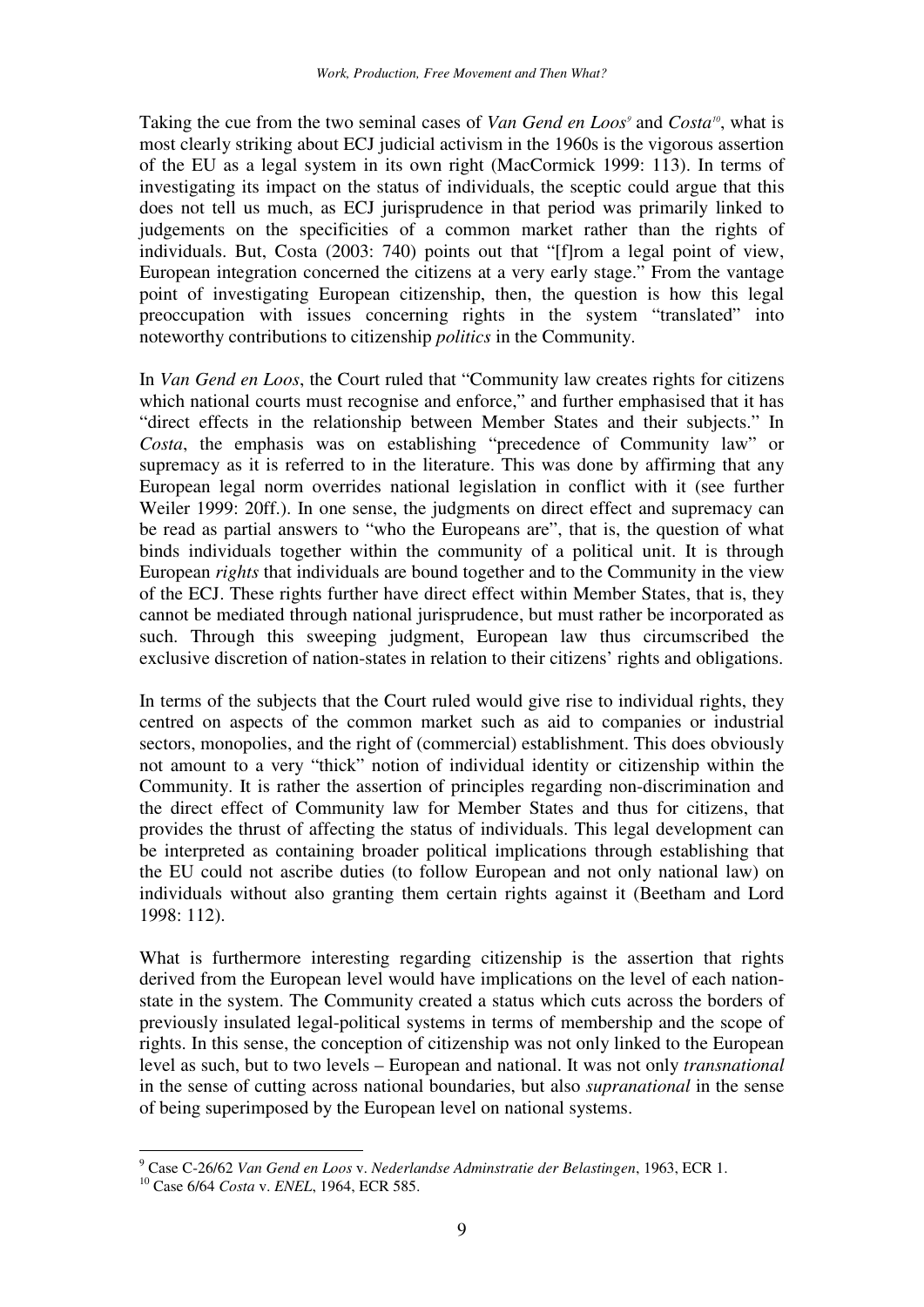From this discussion, we see that the Court evidently brought conceptual issues regarding the status of individuals within the legal-political system of European integration to the fore, much more clearly than was the case in the founding treaties. The citizen was "established" as significant *per se* through European rights. In this sense, primacy was given to the dimension of rights in locating individuals within the system. From the ECJ verdicts, it is further and not surprisingly so, the case that individuals were rendered rights as a consequence of national citizenship. The membership dimension was settled on the national level in terms of formal citizenship, but the European rights can also be interpreted as stipulating a kind of membership through (the potential of) participation in the common market. Here, the jurisprudence of the Court clearly continued the predominant economic and marketoriented language of the treaties. Finally, in terms of conceptions of citizenship, what is striking is the explicit statement of a direct link between the institutions and policies of European integration and individual Member State citizens – a direct link that was not explicated in the founding treaties.

Still, one should be somewhat cautious in drawing too sweeping conclusions from this. Empirical research regarding the impact of these principles on the *actual* use of individual capacities to legal action for instance, show that these have been utilised to a very small extent: "There is still today a persistent cleavage between the theoretical individual rights granted by EU integration and the rights that private individuals can actually benefit from" (Costa 2003: 744). As a result, empirical findings of this sort warn us of inferring anything close to democratic qualities from legal provisions on individual rights. Its scope was the *private* market actor, rather than the *public*  political participant. In this manner, it did not significantly develop compared to the embryonic and market-oriented conceptions of the ECSC and EEC respectively. Nevertheless, it cannot be denied that calling attention to the fact that the Community not only dealt with states, but also with individual citizens marked a significant shift insofar as it brought about fundamental questions regarding sovereignty and autonomy on the macro-level as well as its impact on the bearers of legitimacy in modern states – the individual citizens. To conclude, then, the ECJ brought forward a conception of *partial citizenship-as-rights* within a binding legal and political system.

### *Free Movement Legislation: Citizenship-As-Qualified Residence*

As the analysis of the founding treaties of the Community and ECJ jurisprudence have highlighted, the status of individuals within this system were primarily linked to rights for citizens *qua* workers and more specifically to the issue of free movement. In the first phase, European integration was undoubtedly geared towards economic integration, albeit as a means for further integration of previously warring states. Issues pertaining to dimensions of citizenship were further raised in legislative measures regarding free movement towards the end of the 1960s. Hence, the foundation through treaties and legal struggles over their interpretation yielded more specific policy measures. Through creeping fashion, then, practices linked to individuals emerged within European integration. It is thus interesting to explore how such specific policies contributed to the framing of individuals and citizenship in the Community.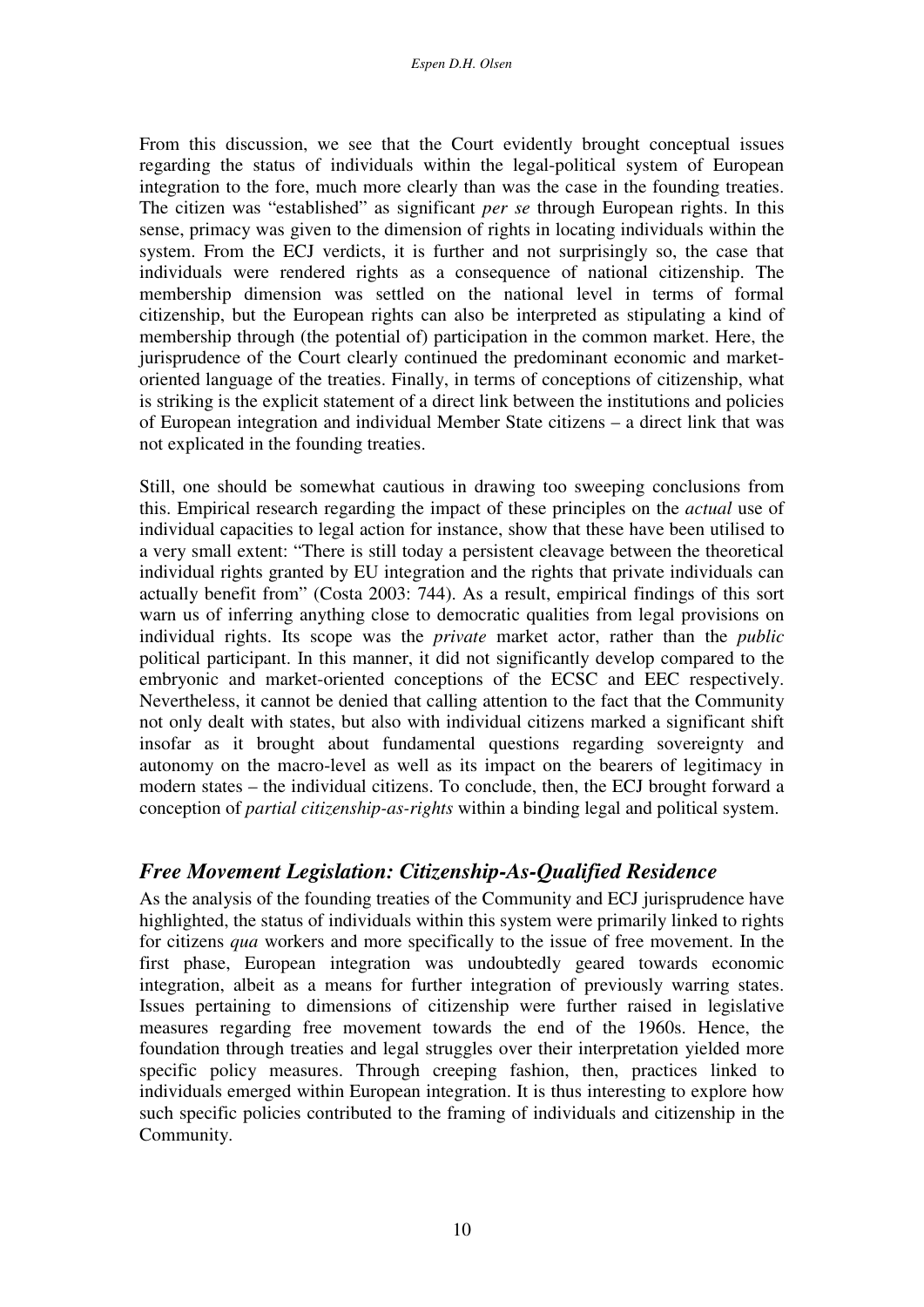The principle of free movement contained the thrust of the idea of economic integration. Through abolishing previously pervasive boundaries between national markets as well as political entities, it was believed that not only would Europe prosper economically, but also peacefully (Haas 1958; see further Rosamond 2000: 50-68). But, as has been shown, the exact content and scope of free movement was not entirely clear in the Treaty of Rome. Subsequently, a series of legislative acts sought to underpin the *principle* with *policy*. In short, the policy measures<sup>11</sup> did so by affirming that the principle of free movement connected to individuals primarily as workers and secondarily as spouses or families of these workers.

For instance, *Regulation 1612/68* was a sweeping piece of legislation which in remarkable language underlined the principle of free movement for the idea and functioning of European integration. Interestingly, it stated in its "preamble" that "(…) freedom of movement constitutes a fundamental right of workers and their families." The principle was further linked to guaranteeing "the possibility of improving his living and working conditions and promoting his social advancement." In this setting, the status of individuals within European integration was thus linked, not only to their potential partaking in the common market, but also to their basic well-being. Interpreted broadly, the wording of this regulation thus implies that the individual citizen – still primarily in her capacity as a worker – were to be seen as an end in herself and not only as a means for amalgamating markets. This was further underlined in *Regulation 1251/70* which stated that *post*-work, citizens had a qualified right – generally based on work – to *remain* in the territory where they had worked without being national citizens. European citizens were thus granted a kind of membership based on what could be called "qualified residence." What qualified for rights enjoyed under European law was participation as workers, albeit increasingly linked to a broader conception of their worth *qua* individuals. This orientation was upheld by the subsequent *Regulation 1408/71* which laid down the principles for the europeanisation of social rights in the wake of free movement of persons. Here, the aim was to facilitate free movement and mobility in Europe through transnationalising certain social rights and benefits linked to work and family.

In this sense, even though it was still the citizen-as-worker that was at the forefront of the relationship between European integration and the individual, a somewhat broader conception of citizenship was slowly evolving. This is especially visible if we take the cue from the identity-question of what binds citizens together within a community. The free movement legislation does not cast this question only in purely technocratic terms. Emphasising that free movement is created for individuals *as well as* collectives – for the potential improvement of the individuals' social (and economic) well-being – can be interpreted as a first approximation of a European identity that would bind individuals together, going beyond the image of the worker or market actor. This is also evident in the importance granted to the need for "equality of treatment" based on ideas of the "freedom and dignity" of individual citizens as in *Regulation 1612/68*. Obviously, these scattered points cannot be interpreted as laying

 $11$  Due to the limited space in this paper, the analysis will focus on the following three legislative acts: Regulation (EEC) No 1612/68 of the Council of 15 October 1968 on freedom of movement for workers within the community; Regulation (EEC) No 1251/70 of the Commission of 29 June 1970 on the right of workers to remain in the territory of a Member State after having been employed in that State; Regulation (EEC) No 1408/71 of the Council of 14 June 1971 on the application of social security schemes to employed persons and their families moving within the Community.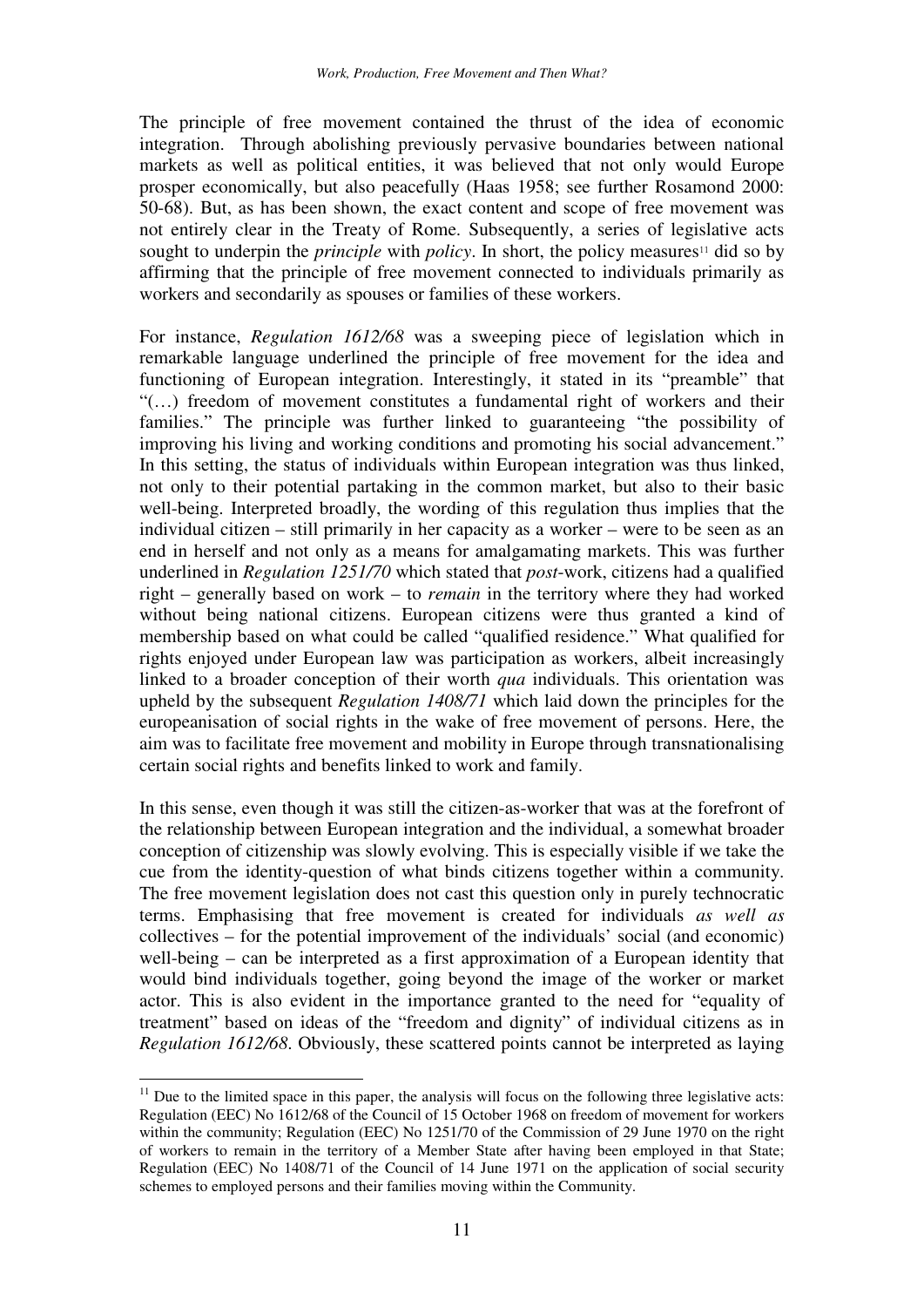the ground for *any* "thick" and comprehensive form of identity akin to those based on language, a common heritage and history or ethnicity. It is rather a very "thin" conception of citizenship centred on constraints in terms of the scope of rights and participation – the worker is still at the forefront of the status of individuals. Still, as De Búrca (1995: 29) argues, "[i]n the face of the apparently overwhelmingly economic impetus of the Community, the language of fundamental rights offered potential to articulate and establish a place for other values." What needs to be further investigated is therefore the extent to which the integration process after its initial phase fostered broader conceptions of citizenship not only rooted in economically circumscribed rights, but also geared towards a grounding in notions of political community or unity, belonging and participation beyond the private sphere of the market.

### *European Integration 1951-1971: Affecting Individuals, "What Kind" of Citizenship?*

The analysis focusing on four distinct, but inter-related instances of European integration has provided a first take on what kind of conceptions of citizenship that have emerged in the process. In summarising and synthesising the findings of the preceding empirical and conceptual accounts, I will shed light on the perceived similarities and differences between the instances – in short: the *trajectory* regarding conceptions of citizenship in the initial period of European integration.

At the outset it is clear that issues concerning citizenship throughout the period analysed were linked to the dynamics of integrating markets in Europe. Individuals were rendered as significant through their function as workers or consumers – as (potential) participants in the common market. Rights were primarily linked to this narrow inclusion of individuals in the mode of integration. In this sense, there was no clear notion of what European citizens would have in common, surpassing their function as "factors of production" (Plender 1976: 39). If one can impute any notion of identity in this period it was clearly rooted in economic enterprise – citizens were not perceived as taking *directly* part in a *political* project with further collective aims. The collective aim of peace in Europe, so to say, was perceived to be reachable through market integration, not by integrating citizens politically or culturally.

Nevertheless, there were some differences between the four instances pointing to a certain trajectory regarding conceptions of citizenship. Not surprisingly, the conception of citizenship was less sectoral and limited in the Treaty of Rome than in the ECSC Treaty. One can impute a more basic *market* citizenship in the former compared to the clearly sectoral and *embryonic* citizenship in the latter. Notwithstanding these differences in the *scope* of incipient citizenship politics, on the whole, both treaties signified market actors as the primary category of citizens within the system.

The market vision of the founding treaties was persistent in the seminal rulings of the ECJ. Still, through these rulings it was established that individual citizens had certain *European* rights enforceable against the Member States. The citizenship elements of the treaties were mainly incipient and implicit, through the ECJ they were clearly more pronounced and put on the table, so to say. The domains in which the Court ruled were very much linked to economic integration – its adjudication was in the first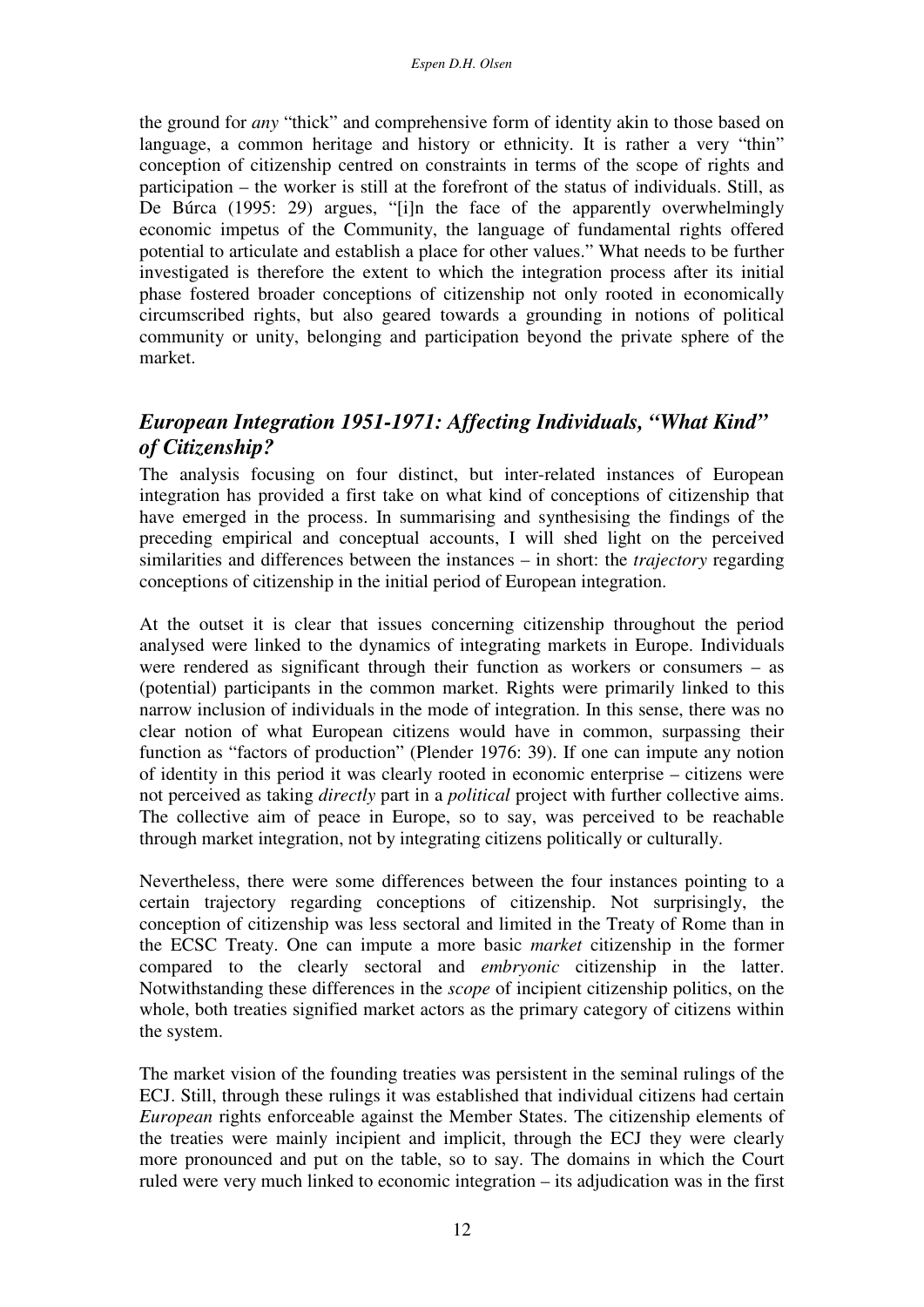place centred on the functioning of the common market. Still, it did focus on the rights of *individuals* derived from the Treaty of Rome as *more* than an international treaty.<sup>12</sup> Thus, through a more marked notion of membership a supranational conception of citizenship emerged, possibly creating the impetus for later discussions on European identity, culture and citizenship. The membership assertion was furthered in subsequent free movement legislation towards the end of the initial phase of European integration. Even though the focus was still on economic integration and creating a common market, several of these legislative acts emphasised free movement as a *fundamental right* of citizens-as-workers.

In terms of the time frame, the vocabulary thus shifted from no explicit mentioning of rights in the treaties, via acknowledging the link between citizens and the Community as a legal-political entity through certain rights, to perceiving these as fundamental for traversing boundaries between markets, if not the settled territorial borders of nationstates. These findings point to an increasing awareness of the citizens *qua* individuals already in the first phase of European integration. Still, the prevailing impression is anyhow one where the citizen in the initial phase of European integration was secondary to the aim of integrating states. The integration of workers and citizens seems mainly to have been a *facilitator* for the macro-political aim of market integration and peace-building in Europe. This is further highlighted by the fact there were no *duties* to participation inherent in these conceptions of citizenship. The emphasis was always on how the political or collective unit – the Community – could *facilitate* participation in the Common Market. Again, this is indicative of the very partial conception of citizenship geared mainly towards limited rights linked to the function of work. The analysis has thus showed that the image of the citizen was not at the forefront of integration efforts – conceptions of citizenship rather developed as the scope of principles and policies gained practical momentum. Citizenship in this phase was then not so much a practice in itself, as a very partial, derivative individual status dependent on emerging legal, legislative and political practices within the system.

Thus, the analysis of four events, instances and junctures in the first phase of European integration can be summarised as in the following table:

<sup>&</sup>lt;sup>12</sup> This was highlighted in *Van Gend en Loos*: "The objective of the EEC Treaty, which is to establish a common market, the functioning of which is of direct concern to interested parties in the Community, implies that this Treaty is more than an agreement which merely creates mutual obligations between the contracting parties. This view is confirmed by the Preamble to the Treaty which refers not only to governments but to peoples. It is also confirmed more specifically by the establishment of institutions endowed with sovereign rights, the exercise of which affects Member States and also their citizens. Furthermore it must be noted that the nationals of the states brought together in the Community are called upon to cooperate in the functioning of this Community through the intermediary of the European Parliament and the Economic and Social Committee."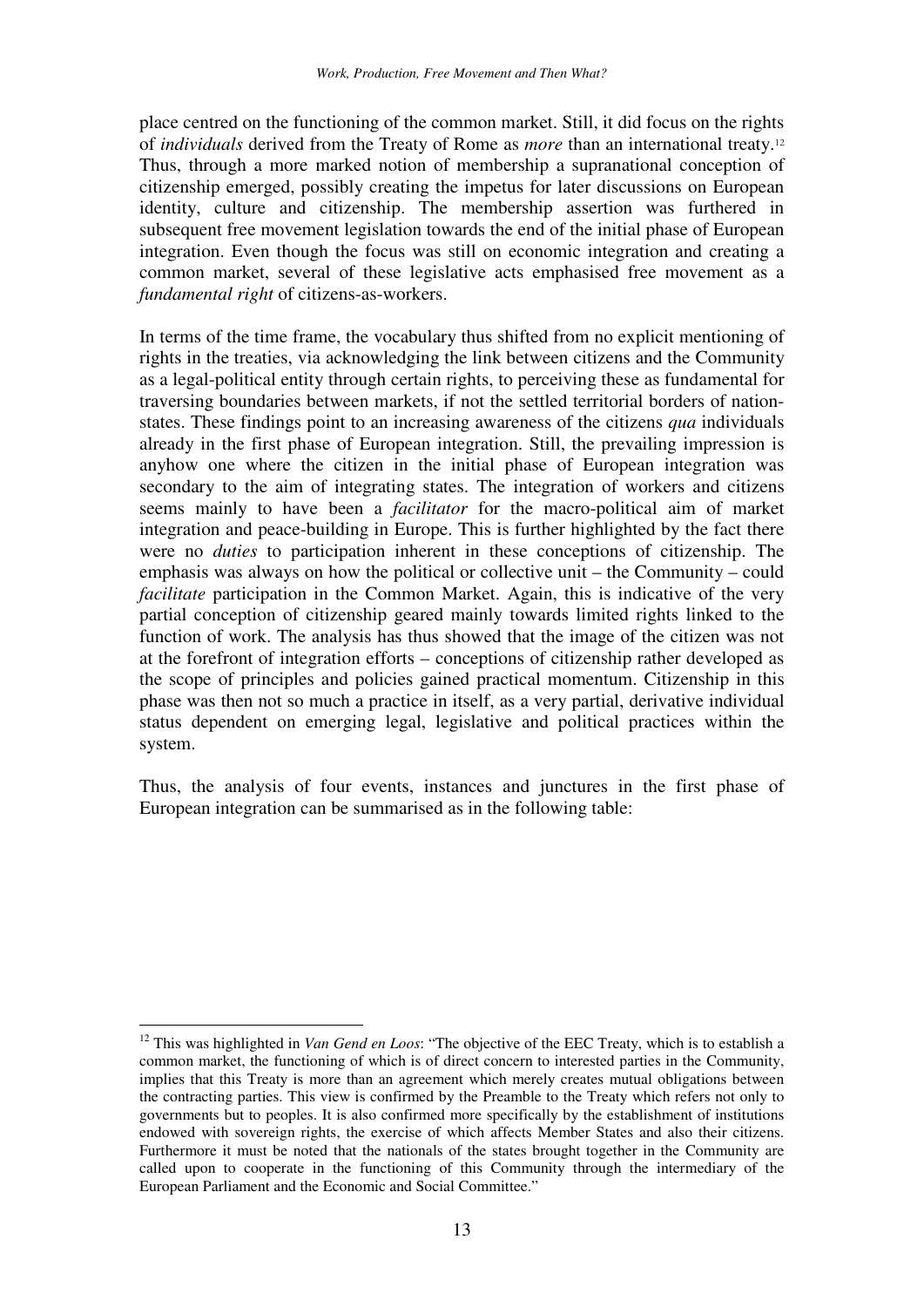|                                                       | Significance of event $-$<br>logic of integration                                                                                                              | Dimensional assertion                                                                                                                                                                                                                                                                                                                                            | Overall conception of<br>citizenship                          |
|-------------------------------------------------------|----------------------------------------------------------------------------------------------------------------------------------------------------------------|------------------------------------------------------------------------------------------------------------------------------------------------------------------------------------------------------------------------------------------------------------------------------------------------------------------------------------------------------------------|---------------------------------------------------------------|
| <b>ECSC</b> (1951)                                    | Institutional<br>establishment<br>of<br>European integration<br>Highly<br>sectoral<br>and<br>technocratic                                                      | Exclusive<br>focus<br>on<br>individuals as coal-and-<br>steel-workers,<br>and<br>to<br>extent<br>some<br><b>as</b><br>consumers<br>Rights<br>to<br>movement<br>linked exclusively to<br>function<br>and<br>participation in labour                                                                                                                               | Partial,<br>sectorally<br>defined<br>embryonic<br>citizenship |
| EEC (1957)                                            | Institutional<br>establishment<br>of<br>European<br>Economic<br>Community<br>Broadly market-based                                                              | Focus on individuals as<br>workers<br>But<br>tension<br>because<br>principle<br>of<br>non-<br>discrimination in its first<br>approximation (art. 7)<br>transcends the notion of<br>the worker and focuses<br>merely on nationality<br>Free movement rights<br>explicitly linked<br>to<br>workers and to facilitate<br>participation<br>in<br>the<br>inner market | Fundamental<br>market<br>citizenship                          |
| ECJ judicial activism<br>(1960s)                      | Legal interpretations of<br>relation<br>between<br>Community law and<br>national law as well as<br>individual<br>rights<br>deriving<br>from<br>the<br>treaties | linked<br>Rights<br>to<br>economic<br>enterprise/participation<br>and the functioning of<br>the common market<br>Assertion<br>direct<br>of<br>effect<br>of<br>European<br><i>rights</i> in nation-states                                                                                                                                                         | Citizenship-as-rights<br>for workers                          |
| Free<br>movement<br>legislation<br>$(1960s -$<br>70s) | Legislative<br>measures<br>building on the free<br>movement provisions<br>of the EEC Treaty                                                                    | Rights<br>still<br>linked<br>primarily to workers<br>Some<br>tendencies<br>towards<br>emphasising<br>rights qua individuals<br>Transnationalising<br>membership<br>through<br>rights of residence in<br>second countries, but<br>still qualified through<br>prior work<br>in<br>the<br>territory.                                                                | Qualified citizenship-<br>as-residence                        |

*Table 2. Conceptions of Citizenship in European Integration, 1951-1971*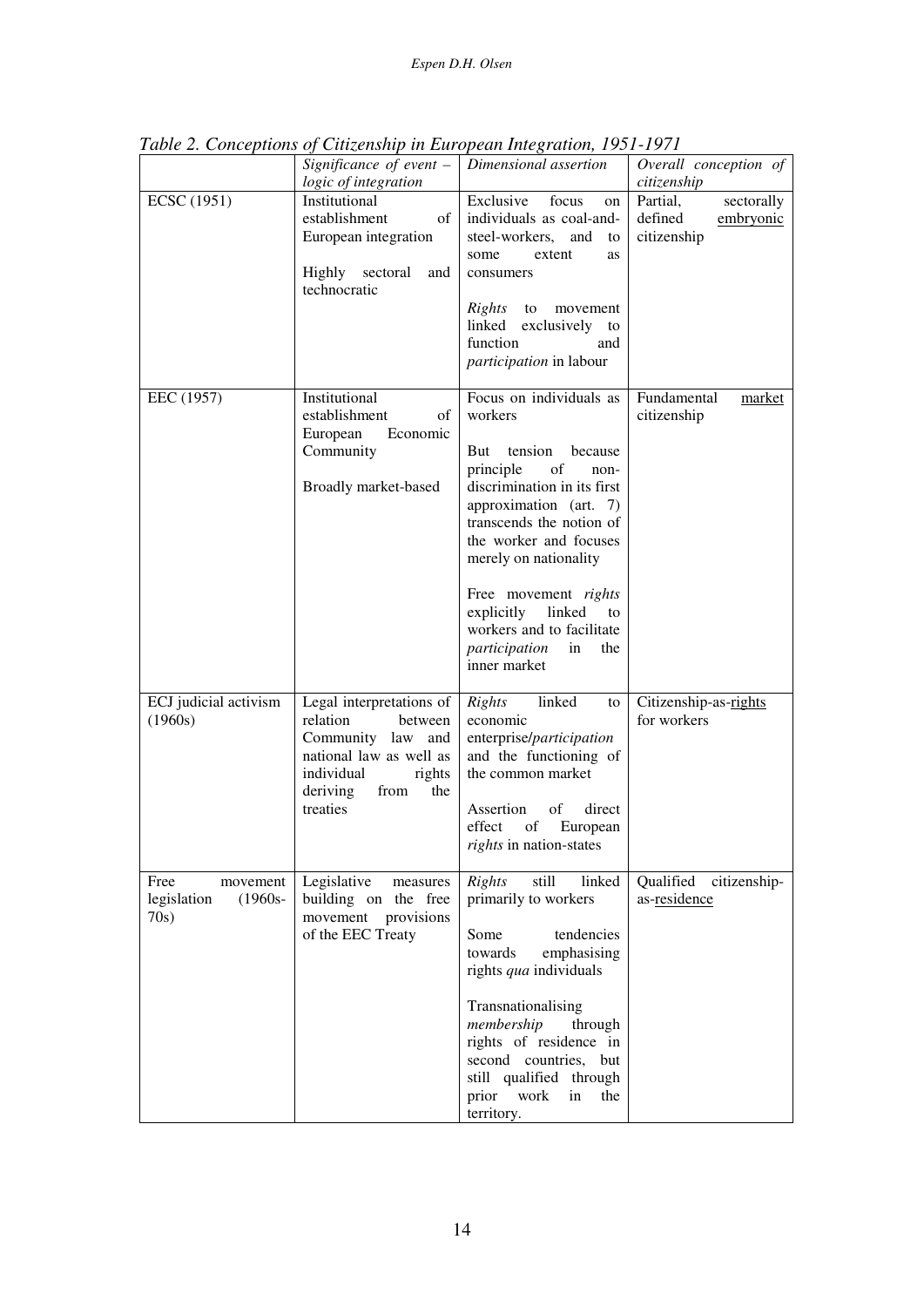# **Concluding Remarks**

In general terms, the analysis of this paper has demonstrated how facets of citizenship crystallised around certain dimensions – be it in explicit or implicit fashion – creating a link between individual citizens and the emerging European political system. Connecting to broader debates on citizenship – national, European and global – the question of what the analysis further entails can be raised. Can we interpret the creeping emergence of citizenship issues in the EU as a nascent post-national citizenship (see Habermas 1996, 1998; Curtin 1997)? Was it already in the initial phase of integration pointing towards what Gerstenberg (2001: 312) has deemed "[the] promise to release the ideas of citizenship and democracy from territorial sovereignty and shared nationality"? Or, is it rather indicative of conceiving citizenship in ways which empties it of substantial content – of the means for meaningful political communication among citizens – and renders it, in the words of Thaa (2001), as a "lean citizenship"?

The analysis of this paper has merely provided a first conceptual overview of the *kinds* of conceptions of citizenship that can be interpreted from the initial period of European integration. To answer the above questions in a cursory manner, what this analysis has illuminated is the strong emphasis on the individual citizen in the founding period of the EU as an actor in *private*, in something approximating a Hegelian civil society of economic matters, shielded from the *public* character of a democratic citizen (Hegel 1952 [1821]). It is therefore closer to a "lean citizenship" – in this case a fractional status within the realm of the market – than a genuinely political citizenship beyond and above the nation-state. This is, however, not surprising, given the market impetus of European integration in the period at hand. But, what has also been shown is that different dimensions of citizenship – especially rights and participation through the link to work and free movement – no longer were circumscribed exclusively by the borders of nation-states.

A final methodological caution and remark is, however, warranted. The analysis in this paper is preliminary and rudimentary insofar as it has had a narrow focus in terms of sources. These have been drawn from treaties, case law and legislative acts within the Community system. As these can be seen as the official institutional, political and judicial expressions of the Community, they provide *some* important clues to the puzzle regarding what kind of conceptions of citizenship that emerged within European integration in the period analysed. Still, a potential criticism could certainly be that this provides a too narrow understanding of "incipient" European citizenship. Granted, a deeper and broader understanding of citizenship within the process would require looking not only at these official – and in a sense final – sources, but also at preparatory documents and reports, as well as, if available, debates involving different actors. Finally, the reception of these legal frameworks, judicial verdicts and policies in press and public debate could also shed light on the issues of citizenship that were raised in the initial phase of European integration. The analysis of this paper has thus only provided some first clues which would need to be backed up and corroborated or refuted by more diverse sources of data. Having stated this methodological caution, the paper has nevertheless brought about some important insights that provide a starting point for investigating subsequent developments of explicit citizenship politics within European integration from the Copenhagen Summit in 1973 and onwards.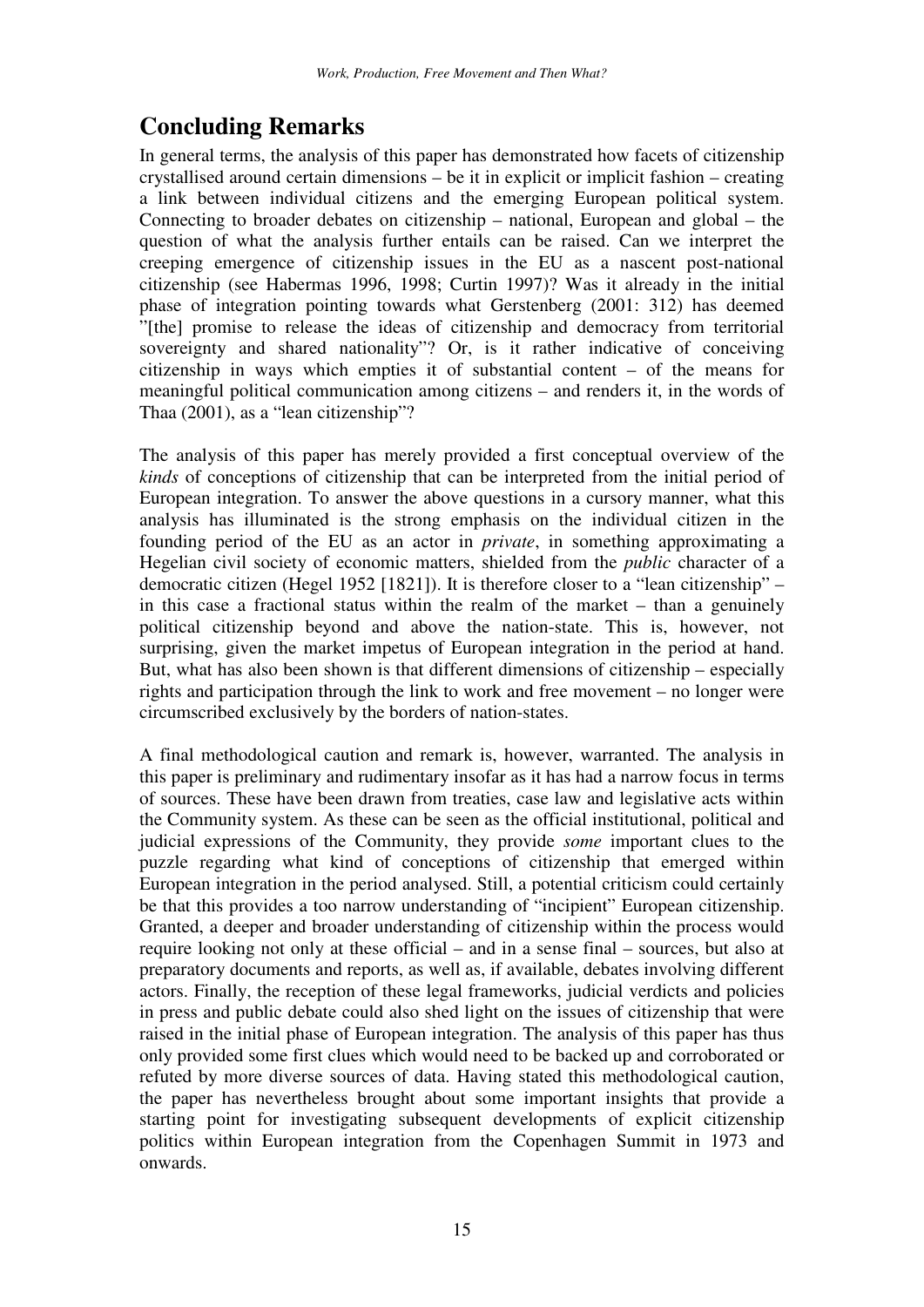### **Bibliography**

- Aron, R. (1974): "Is Multinational Citizenship Possible?", *Social Research* 41(4): 638-656.
- Bartolini, S. (2006): "A Comparative Political Approach to the EU Formation", Arena Working Paper 4/2006. Oslo: Arena.
- Bauböck, R. (1994): *Transnational Citizenship.* Aldershot: Edward Elgar.
- Bauböck, R. (2003): "Multilevel Citizenship and Territorial Borders of the EU Polity", Working Paper no. 37, IWE – Working Paper Series. Wien: Österreichische Akademie der Wissenschaften.
- Beetham, D. and C. Lord (1998): *Legitimacy and the European Union*. London: Longman.
- Bellamy, R. (2004): "Introduction: The Making of Modern Citizenship", in R. Bellamy, D. Castiglione and E. Santoro (eds.): *Lineages of European Citizenship. Rights, Belonging and Participation in Eleven Nation-States*. London: Palgrave.
- Brubaker, W.R. (1992): *Citizenship and Nationhood in France and Germany*. Cambridge, Mass.: Harvard University Press.
- Conant, L. (2002): *Justice Contained. Law and Politics in the European Union*. Ithaca: Cornell University Press.
- Costa, O. (2003): "The European Court of Justice and Democratic Control in the European Union", *Journal of European Public Policy* 10(5): 740-761.
- Curtin, D. (1997): *Postnational Democracy: The European Union in Search of a Political Philosophy*. The Hague: Kluwer Law.
- De Búrca, G. (1995): "The Language of Rights and European Integration", in J. Shaw and G. More (eds.): *New Legal Dynamics of European Union. Oxford: Clarendon Press.*
- Dinan, D. (2004): *Europe Recast. A History of the European Union*. Houndmills: Palgrave.
- Gerstenberg, O. (2001): "Denationalization and the Very Idea of Democratic Constitutionalism: The Case of the European Community", *Ratio Juris* 14 (3): 298-325.
- Gillingham, J. (2003): *European Integration 1950-2003. Superstate or Market Economy?* Cambridge: Cambridge University Press.
- Griffiths, R.T. (2000): *Europe's First Constitution. The European Political Community, 1952-1954*. London: Federal Trust.
- Haas, E.B. (1958): *The Uniting of Europe. Political, Social and Economic Forces*. Stanford: Stanford University Press.
- Habermas, J. (1996): *Between Facts and Norms*. Cambridge: Polity Press.
- Habermas, J. (1998): *The Inclusion of the Other*. Cambridge, Mass.: The MIT Press.
- Heater, D. (1999): *What is Citizenship?* Cambridge: Polity Press.
- Hegel, G.W.F. (1952 [1821]): *Hegel's Philosophy of Right*. Translated by T.M. Knox. Oxford: Oxford University Press.
- Isin, E. (2002): *Being Political. Genealogies of Citizenship*. Minneapolis: University of Minnesota Press.
- Jachtenfuchs, M., T. Diez and S. Jung (1998): "Which Europe? Conflicting Models of a Legitimate European Political Order", *European Journal of International Relations* 4(4): 409-445.